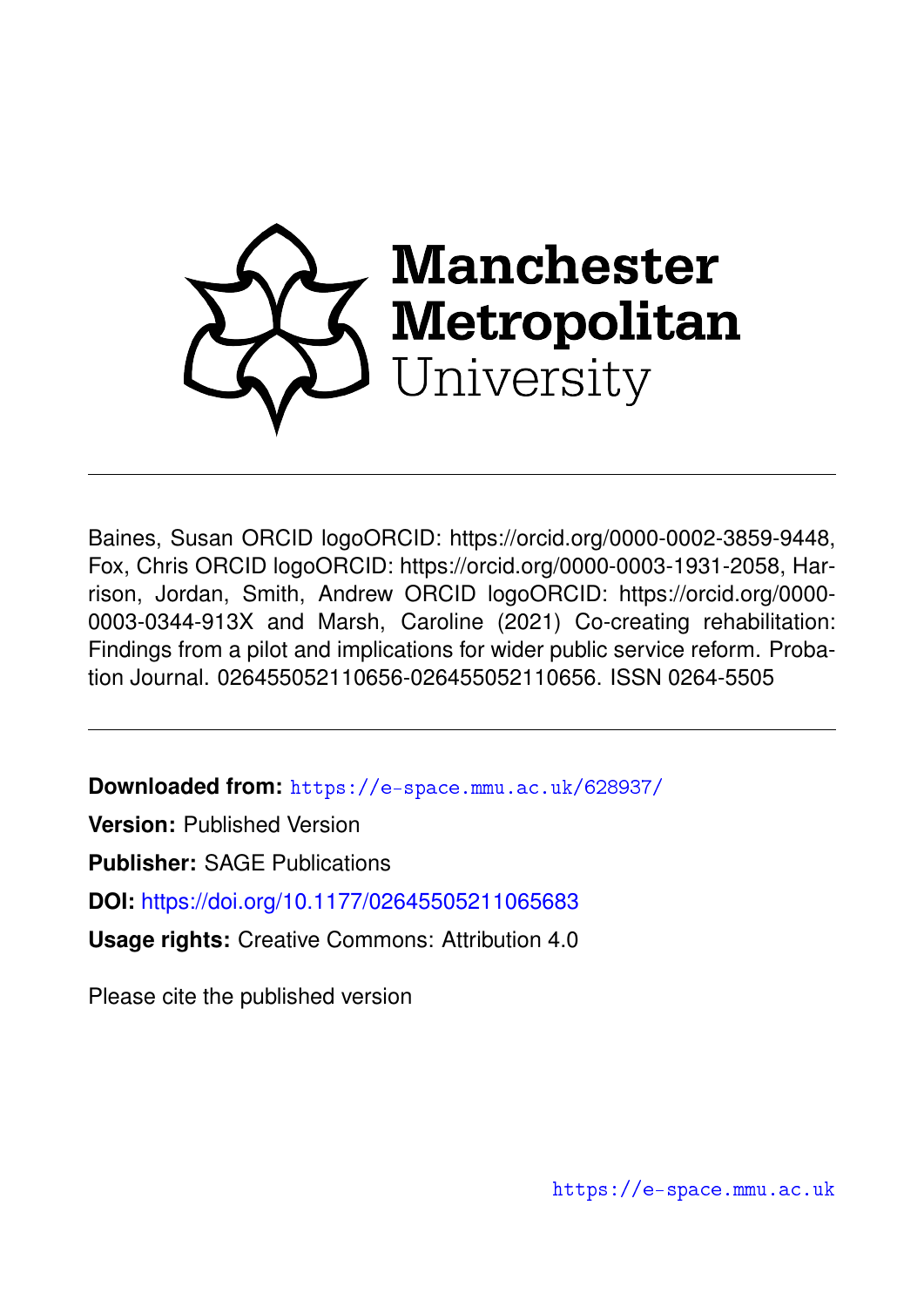#### Check for updates

# **Probation** Journal

Full Length Article The Journal of Community and Criminal Justice

Co-creating rehabilitation: Findings from a pilot and implications for wider public service reform

Probation Journal 1–20 © The Author(s) 2021  $\odot$   $\odot$ 

Article reuse guidelines: sagepub.com/journals-permissions DOI: 10.1177/02645505211065683 journals.sagepub.com/home/prb



## Susan Baines, Chris Fox **D**, Jordan Harrison, and Andrew Smith **D**

Manchester Metropolitan University, UK

# Caroline Marsh

Independent Consultant

#### Abstract

As part of a large pan-European project on co-creating public services we supported the design of a programme in England that attempted to operationalise research on desistance, through a model of co-created, strengths-based working. We then evaluated its implementation and impact. The programme was implemented in a Community Rehabilitation Company. It was delivered in the context of rapid organisational change, often in response to rapidly changing external events and a turbulent policy environment. These factors impeded implementation. An impact evaluation did not identify a statistically significant difference in re-offending rates between the intervention group and a comparator group. However, in-depth qualitative evaluation identified positive examples of co-production and co-creation, with individual case managers and service users supportive and noting positive change. Taken as a whole our findings suggest that a co-created, strengths-based model of probation case management is promising but needs to be accompanied by wider systems change if it is to be embedded successfully.

#### Corresponding Author:

Chris Fox, Sociology, Manchester Metropolitan University, GM316, Geoffrey Manton Building, Rosamond St West, Manchester M15 6LL, UK. Email: c.fox@mmu.ac.uk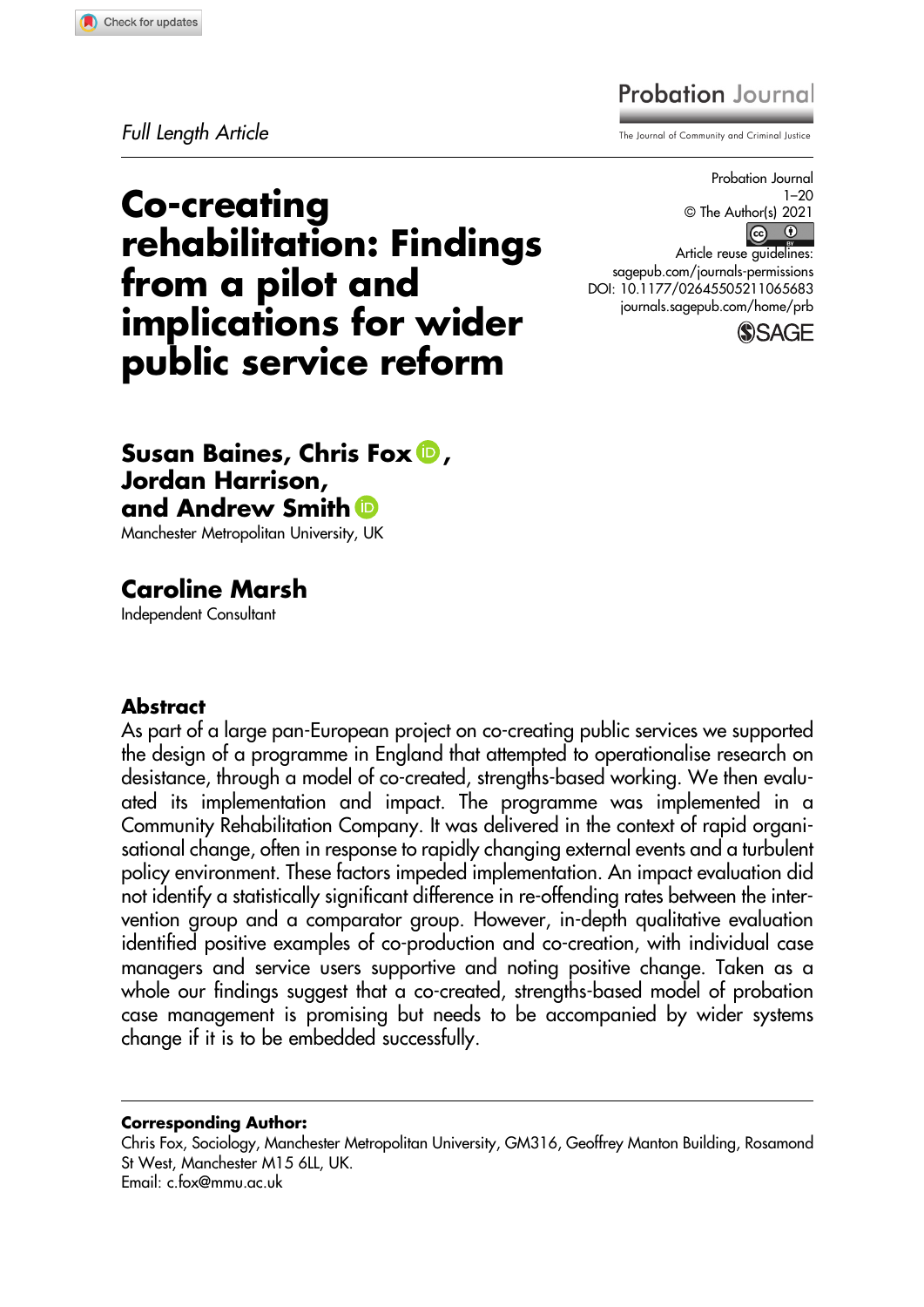#### Keywords

co-creation, co-production, strengths-based, personalisation, desistance, evaluation

# Introduction

As part of a large pan-European project on co-creating public services and building on previous piloting work in the UK (Fox et al., 2018), we supported the design of My Direction and then evaluated its implementation and impact.  $<sup>1</sup>$  My Direction</sup> sought to implement personalised, co-produced and co-created models of case management in a probation setting in England. Underpinning this research was an interest in exploring ways to 'operationalise' desistance theory, within which personalisation and co-production are strongly implied. In this paper we first set out the key concepts and theory that framed the project before going on to describe My Direction and our evaluation methodology. We then set out key findings from the evaluation before moving on to discuss these findings and their implications for operationalising desistance theory in criminal justice settings as well as for wider public service reform.

# Desistance, personalisation and co-creation

My Direction was an attempt to operationalise desistance, drawing on concepts of personalisation, co-production, co-creation, and strengths-based working. Research and theory about why and how people desist from offending has become increasingly influential in the English criminal justice system (McNeill et al., 2012; Ward and Maruna, 2007). McNeill (2009: 28) argues that desistance thinking suggests that, when it comes to rehabilitation "One-size-fits-all processes and interventions will not work". However, a challenge posed by desistance research is that it is "not readily translated into straightforward prescriptions for practice" (Weaver and McNeill, 2010: 6) although this is not necessarily problematic, because developing a prescriptive model of practise would undermine the personalised approaches it implies.

Desistance implies personalised approaches are required where tailored life plans that recognise an offender's assets as well as their criminogenic risk factors are central (McNeill, 2009). This requires new approaches to assessment and sentence planning, new training for staff and rethinking the language of practise (McNeill et al., 2012). In the UK, personalisation is most developed within the health and social care sectors. Fox et al. (2013) have argued that the criminal justice sector could learn from social care when considering the challenge of reforming the criminal justice system and developing innovative approaches to offender rehabilitation.

Personalisation is closely linked to strengths or asset-based ways of working. The starting point for many public services is that they try to fix things for people in the short-term or encourage them to take action that fits the service's priorities, not their own (Wilson et al., 2018). This is a deficit-based approach that: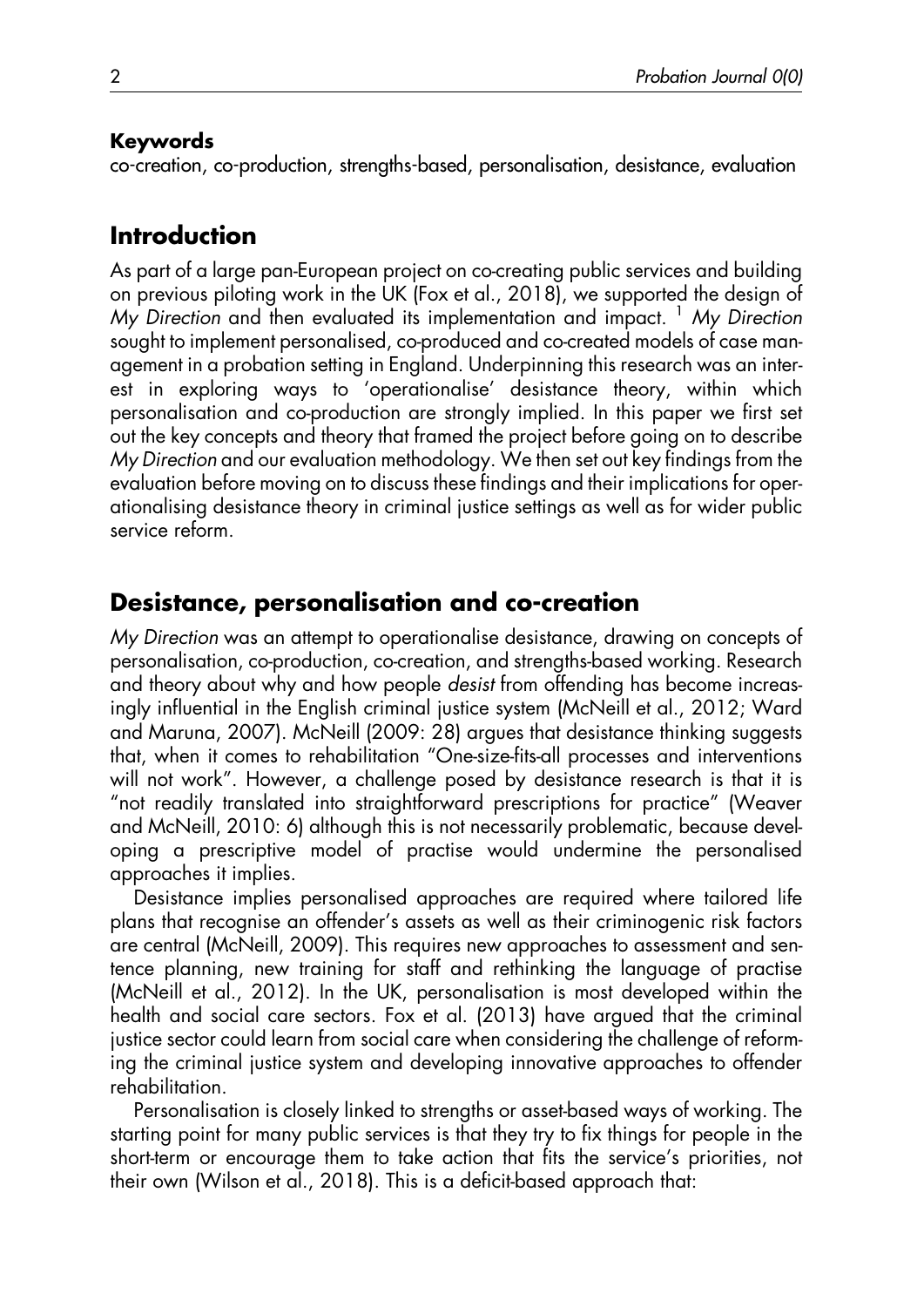[L]eaves people without clarity about the changes they want to make or the knowledge, confidence or support to get there. It often only addresses a single (and often most visible) aspect of people's lives, without taking account of what else is going on. (Wilson et al., 2018: 5)

Wilson et al., characterise this as 'bad help'. This can be ineffective in a number of ways including failing to identify the underlying issue that led to the person accessing the service, and failing to share power and responsibility with the result that people feel disempowered (or 'done to') reinforcing inaction and dependency. Instead, public services need to adopt asset or strengths-based approaches, something that is often assumed in the for-profit sector. In contrast, strengths-based approaches explore, in a collaborative way, the entire individual's abilities and their circumstances rather than making the immediate issue that brought them to the service the sole focus of the intervention (Baron et al., 2019). Strengths-based approaches do not impose the same structure on diverse communities. Instead, they support citizens' development of their capacity and their opportunities to exercise agency in undertaking small acts that build meaningful relations (ibid.). These can make huge differences in people's lives. This implies that services should be personalised and contextualised by community, asking questions such as 'what matters to people?' and not 'what is the matter with them?' (Prandini, 2018).

Along with personalised and strengths-based approaches there has been an associated shift towards the idea of public services that are co-produced between citizens and front-line staff (Needham, 2008). Indeed, co-production can be said to have "come to redefine contemporary social and public policy" (Bevir et al., 2019: 179). Co-production has travelled across service domains beyond its strongholds in the care and health sectors although negotiating meaningful co-production in the criminal justice system presents many challenges (Weaver, 2011, 2012). Co-production overlaps with the more recent term 'co-creation', defined as the "active involvement of end-users in various stages of the production process" (Voorberg et al., 2015: 1335). Osborne and Strokosch (2013) and SCIE (2015) regard co-production as limited to implementation without requiring user involvement in the shaping and planning of services, as co-creation does. Despite widespread enthusiasm and support for co-production and co-creation as humane and inclusive, some critical voices warn of tokenism and failure to fully recognise imbalances of status and power (Bevir et al., 2019). Crompton (2018) observes that idealised narratives of collaboration and empowerment may not be borne out in the experience of less powerful stakeholders. Dudau et al. (2019) suspect that the so called 'co-paradigm' lacks coherence and substance. Co-creation has antecedents in the private sector seeking to harness the expertise of customers for commercial advantage (Brandsen and Honingh, 2018). However, such models may be less appropriate in the public sector. For example, retention of customers is typically important for profitability but 'repeat business' is likely to be a sign of failure in public services (Osborne, 2018). Moreover, the reality of unwilling or coerced 'customers' is unfamiliar to the for-profit sector but quite common in public services (Ibid.). The My Direction pilot presented an opportunity to explore how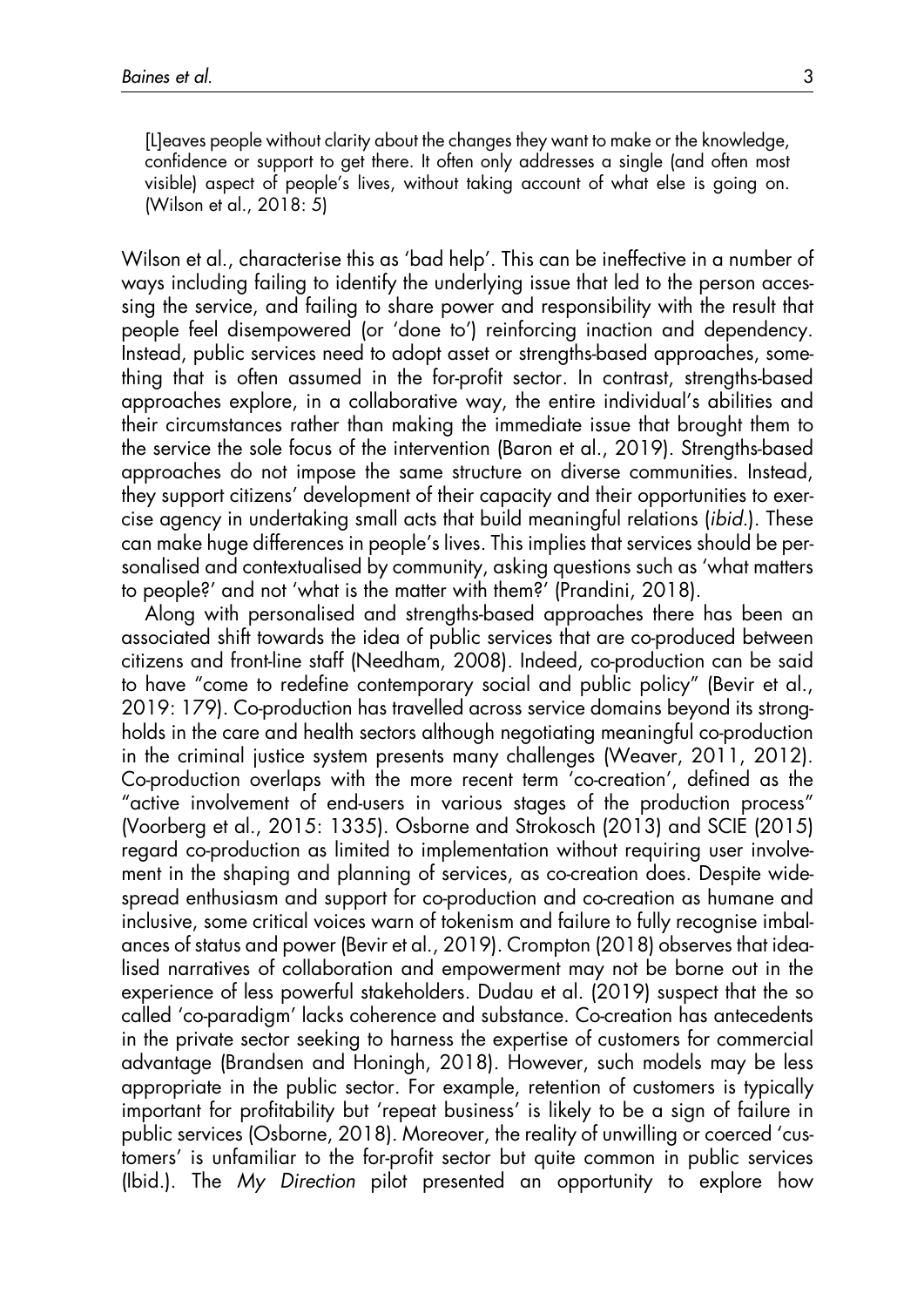co-production and co-creation would be received when service users were mandated.

### My direction

My Direction was piloted in a Community Rehabilitation Company (CRC) managed by Interserve. CRCs were created as part of the UK government's 'Transforming Rehabilitation: A Strategy for Reform' policy initiative (Ministry of Justice 2013, see also Albertson and Fox (2019). The pilot took place in one large city centre probation office. Prior to the pilot Interserve had developed its 'Interchange' model of case management that all case managers (a mix of probation officers and probation support officers) were already using, this had a strong emphasis on personalised and strength-based working (Interserve, 2016). The Interchange Model had three phases of case management: Interact, covering strengths based assessment and initial sentence plan; Intervene, covering interventions to deliver the sentence of the court and relationship building and Integrate, covering support to service users to help them develop personal and community networks for community integration.

My Direction built on the learning from personalisation in social care (Fox and Marsh, 2016) and earlier small-scale 'proof of concept' pilots that tested different elements of person-centred practise and co-produced working (Fox et al., 2018). Findings from the 'proof of concept' were incorporated into a larger scale and more holistic model that covered all aspects of sentence planning and supervision. An important element in the development of My Direction that supported co-creation of the service was the use of Community Reporting undertaken by People's Voice Media. Community Reporters were trained in storytelling. Eleven members of staff and peer mentors captured approximately 40 stories from staff and service users about their experience of probation services. Community Reporters were supported to analyse the storeys and deliver participatory workshops in which findings were showcased to CRC managers, front-line staff. Community Reporters and CRC staff then determined how storeys could be utilised within the CRC to support personalised service delivery.

My Direction encouraged Case Managers to work with service users to co-produce and execute a support plan to help service users achieve their goals. Staff were trained in person-centred practise and tools such as the Three Conversations Model<sup>2</sup> were adapted to provide a structure for person-centred working. Case Managers were to utilise person centred practise to co-produce a rehabilitation plan using professional discretion to tailor assessments, planning and supervision to the holistic needs of the service user. The rehabilitation plan also needed to ensure that the sentence of the court was delivered in line with requirements. Case Managers received training and had access to ongoing support throughout implementation.

Increasing volunteering by service users in the CRC was an element of the programme and seen as a mechanism for encouraging co-production and co-creation. As part of the pilot, eligible service users had access to a range of interventions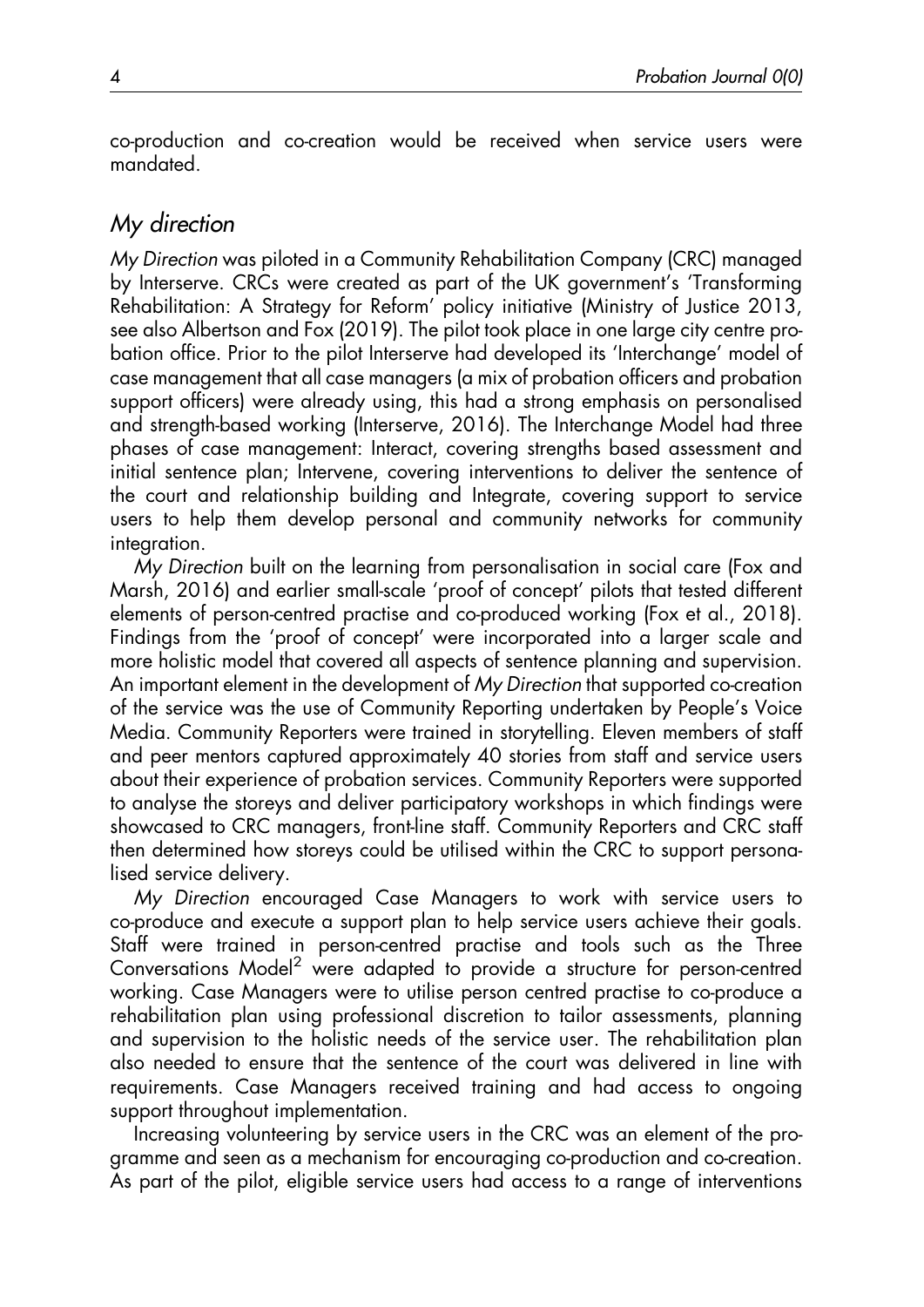outside of conventional services. Interventions were designed and identified to facilitate co-production and personalised working. They included resources aimed at increasing accessibility and promoting integration into the community through the creation of pro-social networks, such as an Enabling Fund, a sum of money provided by the CRC for service users to purchase good and services, Life Links, a volunteer support network for individual service users, Life Coaching and Time Banking. Some interventions were developed 'in house', whereas others were pre-existing services delivered by charities and community groups and identified as complementary to personalised working. The programme also intended to use a mobile app to compliment service provision and enhance the service user experience.

My Direction was launched in May, 2018 and ran for 9 months. Ten case managers were trained and 84 service users started the programme.

### Methodology

The evaluation team worked closely with Interserve during the intervention design making use of empirical findings from earlier pilots (Fox et al., 2018), knowledge of relevant theory on desistance and a review of previous research on co-production and co-creation (Voorberg et al., 2015). Evaluation findings were reported and presented periodically to project leader and senior management throughout implementation. Case Managers who took part in the evaluation were invited to attend sessions aimed at generating awareness of the evaluation, sharing interim findings and to encourage research participation. Reporting of fieldwork findings acted as a feedback loop that helped guide implementation and provide programme managers with greater oversight of programme activities.

An implementation evaluation of the programme took place between May 2018 and May 2019 during which time one of the research team routinely spent 2–3 days per week at the programme site. Fieldwork was undertaken in two phases, phase one ran from May 2018 to September 2018 and phase two from February 2019 to May 2019. Each phase was followed by an intensive period of data analysis

|                                                                          | <b>Phase</b> | <b>Phase</b> | Total |
|--------------------------------------------------------------------------|--------------|--------------|-------|
| Organisation and CRC senior Management                                   |              |              |       |
| Programme managers                                                       |              |              |       |
| CRC case managers (probation officers and probation service<br>officers) |              |              |       |
| CRC workers other                                                        |              |              |       |
| Partnership agency staff                                                 |              |              | 3     |
| Volunteers                                                               |              |              |       |
| Service users                                                            | 16           | 5            |       |
| Total                                                                    | 31           |              | 48    |

|  |  |  | Table 1. Sample overview. |
|--|--|--|---------------------------|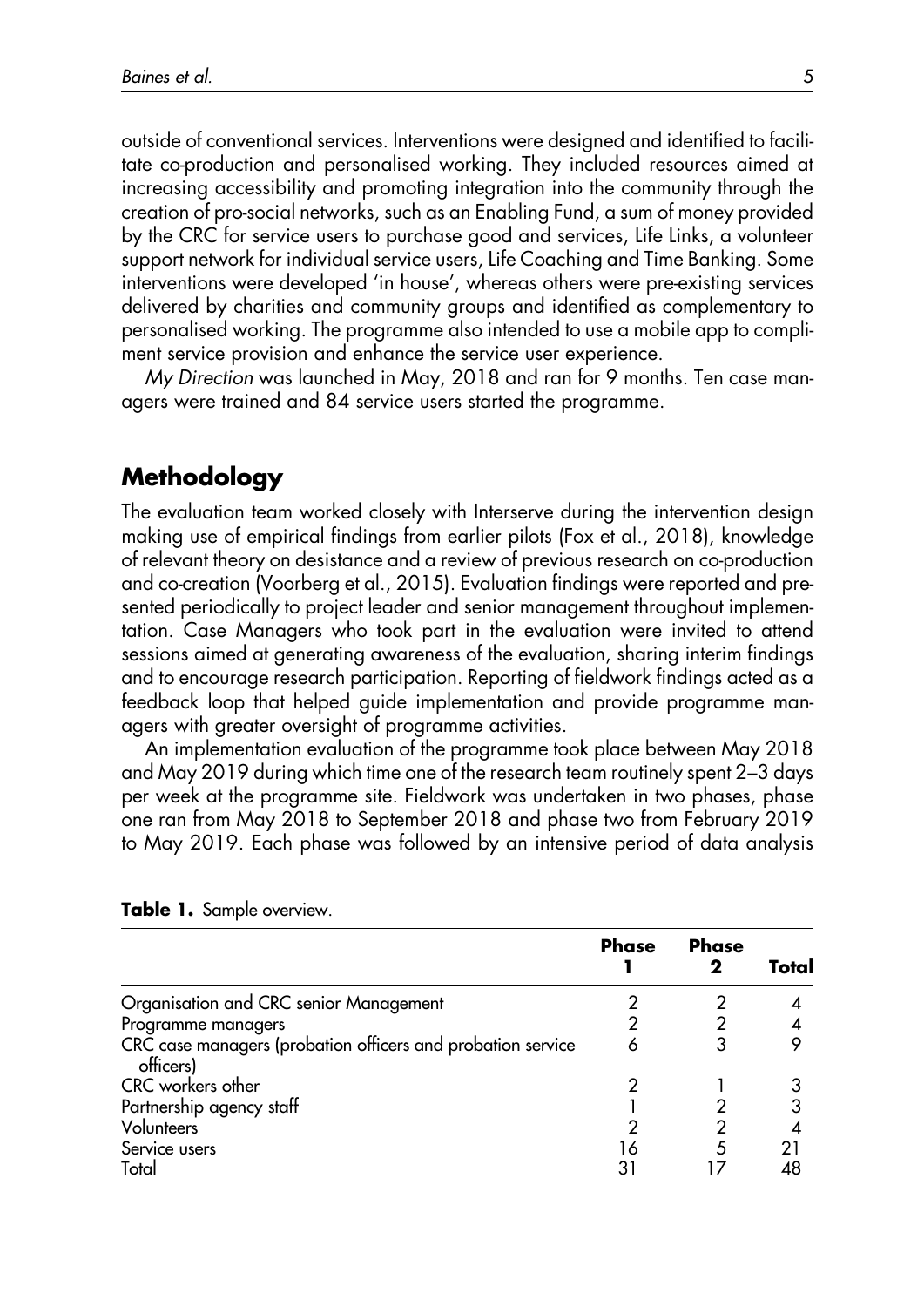and write up. Table 1 provides a summary count of those interviewed during each phase. Of the sixteen service users interviewed during phase one just five participated in follow up interviews. The high attrition rate was partly due to order noncompliance, a circumstance whereby service users were either in breach, had a warrant out for their arrest, were in the process of being resentenced or had returned to prison. Many service users led chaotic lives with periods of homelessness.

Three observations of one-to-one appointments between case managers and service users were conducted. Informal observations were undertaken throughout the duration of implementation whilst the researcher was present in the probation office, these were recorded in a fieldwork diary. Qualitative data was transcribed and analysed in NVIVO. Offender manager case records were analysed for twenty offenders selected to be broadly representative of the intervention group based on gender and age. This included data from 235 scheduled face-to-face appointments between case managers and offenders case records was extracted from paper anonymised prints outs in the CRC office. Data extracted included information on appointments (e.g. outcome, duration, location and format), frequency and type of needs discussed, case manager actions, access to services, referrals and evidence of personalised or co-produced working.

An impact evaluation drew on casefile data. The evaluators analysed the characteristics of the intervention group and investigated the effect of My Direction on reoffending outcomes. These were defined as additional events (for something other than a breach) following the current one within a year of the cohort start date – when an individual started the community part of their sentence. To do this we constructed a counterfactual group comprised of individuals supervised in the same probation office with disposal dates with the same range as those in the intervention group. This was possible because not all case managers in the office were trained to work on the My Direction pilot. However, assignment of case managers to My Direction was not random (see below). Once case managers joined the My Direction programme, they took on new cases as they had capacity. As assignment to My Direction was not randomised, it was necessary to estimate its effect using the observational (caseload) data, conditioning on covariates to make the treatment and outcome independent. We estimated the ATET – the Average Treatment Effect amongst the Treated subjects (calculated by including only those who were in the intervention group and using the actual and potential outcomes of the intervention group). Caseload data were missing for some covariates (deprivation 15% missing, and ethnicity 23% missing) so two models were employed in the analysis, in order to maximise the number of observations, and the number of covariates included respectively.

# Implementation evaluation

#### Case managers

Case managers were approached by local managers and programme leads to participate in the programme. The aim was to recruit a mixture of case managers with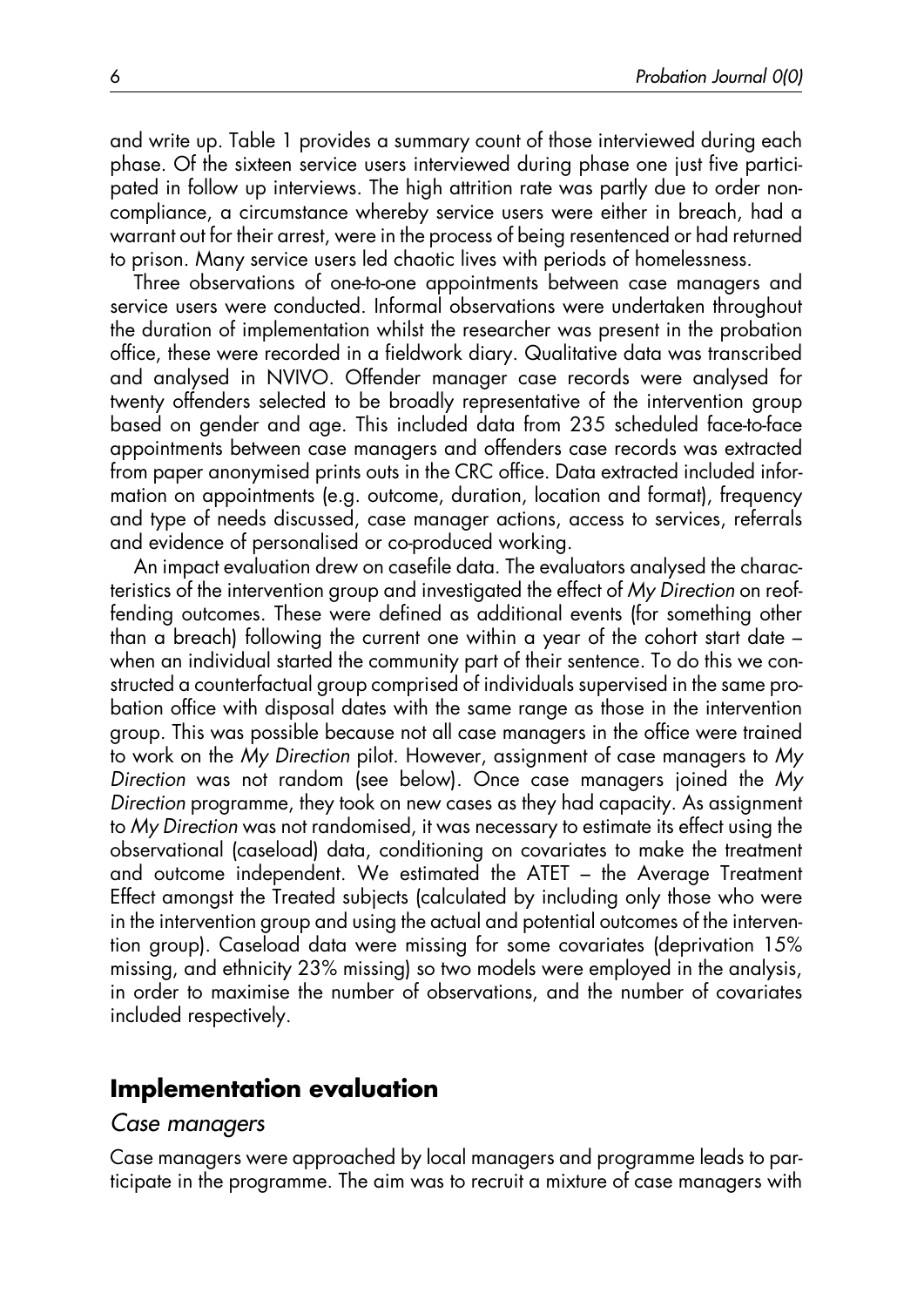varying experience. All ten case managers recruited were female. Four were senior case managers and six case managers. Four of the team had been involved in the pilot stage the previous year. Case managers had a mean average of 5.8 years' experience in their current role. Managers had the most experience having typically worked in the sector for a minimum of 10 years. Most staff who worked in probation had done so for most of their careers. Roles prior to joining probation had mostly been in people-facing support roles in the wider criminal justice or social work sectors.

The main motivation to working in probation, as described by several staff, was to work with people and to support them to move forward with their lives. Most case managers reported that they wished to develop their careers within the CRC, although they often felt that doing so was not straightforward. Case Managers reported that administrative and desk-based tasks limited their ability to engage in face-to-face work with service users and this contributed to some job dissatisfaction. Overall, we assessed the team of case managers as experienced and motivated.

### **Cohort**

The intervention group consisted of eighty-four medium and low risk people with convictions (n=84), of which 57% were commencing a new Community Order, 27% were on supervision in the community following a custodial sentence and 14% were serving a Suspended Sentence Order. On average, service users had 10 previous offending related events. The highest number of previous events was 68 and the mean average length of a community sentence was 11 months. The most common index offence category was violence (35%) followed by theft (non-motor) (15%) and public order (12%). Table 2 provides further breakdown of demographic and background characteristics and a comparison between treated and untreated groups. It shows that service users in the treated group were mostly male and on average 34 years old. The majority were white British (90%) meaning the cohort was not ethnically diverse.

When we compared the intervention group to the counterfactual group (individuals supervised in the same probation office with disposal dates with the same range as those in the intervention group) they were mostly balanced, however we observed some differences between the intervention and counterfactual groups (see Table 2). These included a higher proportion of the intervention group being female (35% compared to 21% in the counterfactual group); a correspondingly lower average OGRS score (40% compared to 45%); and a higher proportion being subject to Alcohol Treatment Requirements (64% compared to 48%). These differences were probably due to some case managers on the pilot only working with women.

Qualitative data provided additional insights in the lives of the service users. Many had experienced adverse childhood experiences (Felitti et al., 1998). Such experiences led to them responding to challenges with anger, aggression, self-harm and many were seeking or receiving counselling and psychological support. Many had experienced a breakdown in family relationships because of their behaviour although, for some, family provided a vital support network and were fundamental in motivating change. Some service users had lost custody of their children.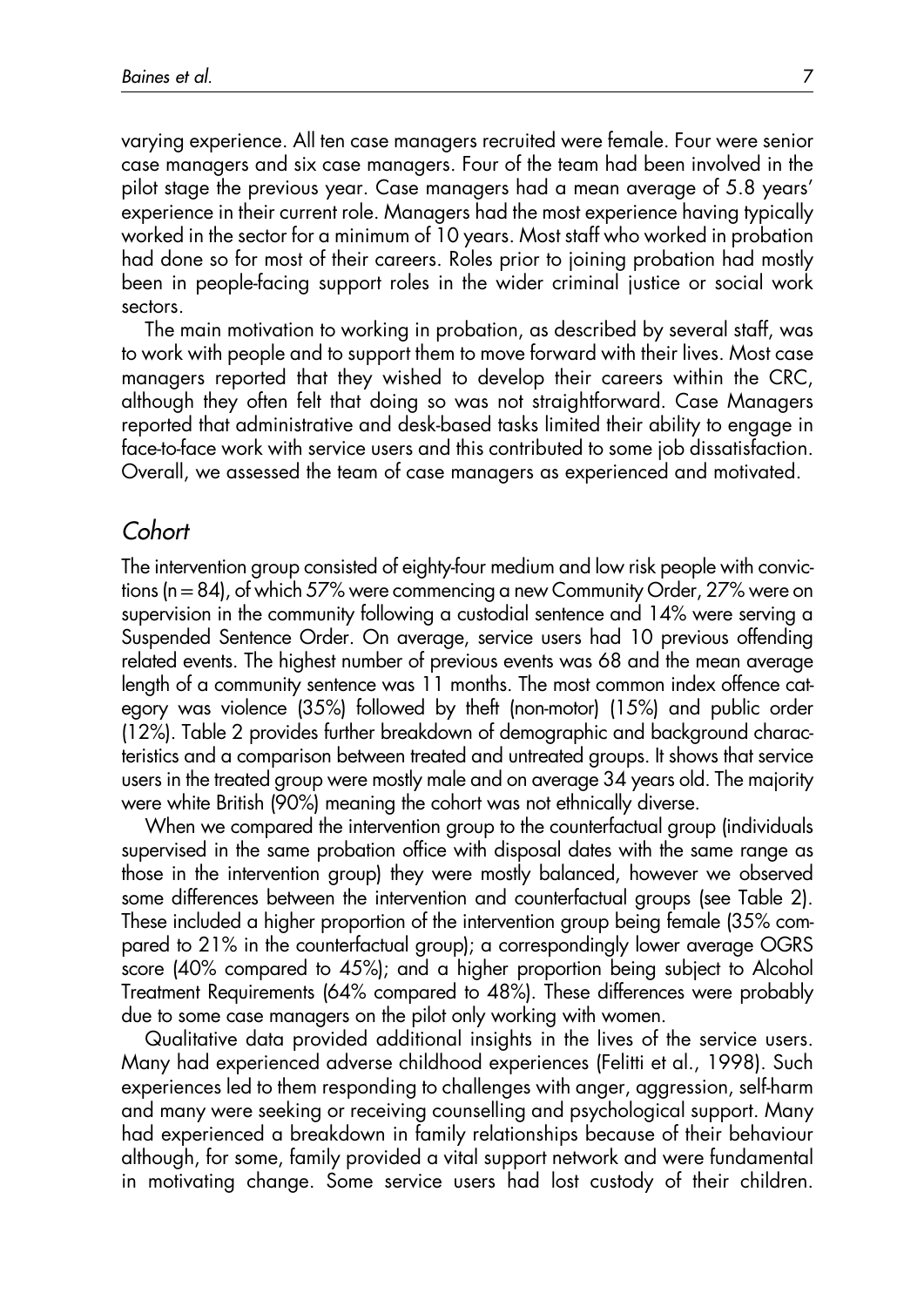| <b>Measure</b>                                 | Counterfactual $n = 529$ | Intervention $n = 84$ |
|------------------------------------------------|--------------------------|-----------------------|
| Gender (1 = Male, $0$ = Female)                |                          |                       |
| Male                                           | 79%                      | 65%                   |
| Female                                         | 21%                      | 35%                   |
| Age (mean)                                     | 35                       | 34                    |
| Race                                           |                          |                       |
| White: British/English                         | 92%                      | 90%                   |
| Other                                          | 8%                       | 10%                   |
| OGRS 3 score <sup>3</sup> (mean)               | 45                       | 40                    |
| Index multiple deprivation <sup>4</sup> (mean) | 2.6                      | 3.3                   |
| Domestic abuse perpetrator                     | 14%                      | 8%                    |
| History of domestic abuse                      | 19%                      | 13%                   |
| Mental health                                  | 20%                      | 27%                   |
| Mental illness                                 | 13%                      | 17%                   |
| Unsettled accommodation                        | 19%                      | 20%                   |
| Unemployed                                     | 61%                      | 67%                   |
| Unpaid work                                    | 16%                      | 19%                   |
| P3                                             | 9%                       | 15%                   |
| Drug rehabilitation Requirement                | 10%                      | 10%                   |
| Alcohol treatment requirement                  | 48%                      | 64%                   |

**Table 2.** Demographic and background characteristics based on case records.

Misuse of drugs and alcohol was prevalent amongst almost all service users interviewed. A significant number of service users reported that their reasons for using drugs was to self-medicate and block out traumatic experiences.

Although insecure accommodation was not an issue prominent in analysis of case records, many service users were in temporary accommodation including hostels, sofa surfing and shared housing. Younger service users sometimes lived with parents. Some people were street homeless. It was common for service users to have had disruptive education experiences. Many had functional skills deficits and learning difficulties. Mental health issues were mentioned by almost all service users interviewed. The majority of income for those we interviewed came from welfare payments and many faced financial difficulties and debt. Some had caring responsibilities that limited their opportunities for work. Almost all work that service users mentioned was low paid, hourly and temporary.When asked the majority of service users held a negative perception of the area they lived in, often identifying it as an obstacle to change, particularly in relation to drug use. Some described feeling trapped and unable to leave because of limited financial means. Those with poor relationships with others in the community reported feeling scared, worried or threatened.

## Implementation in the context of transforming rehabilitation

The programme was implemented at a time of rapid change within the CRC and in the wider sector in response to the unfolding Transforming Rehabilitation policy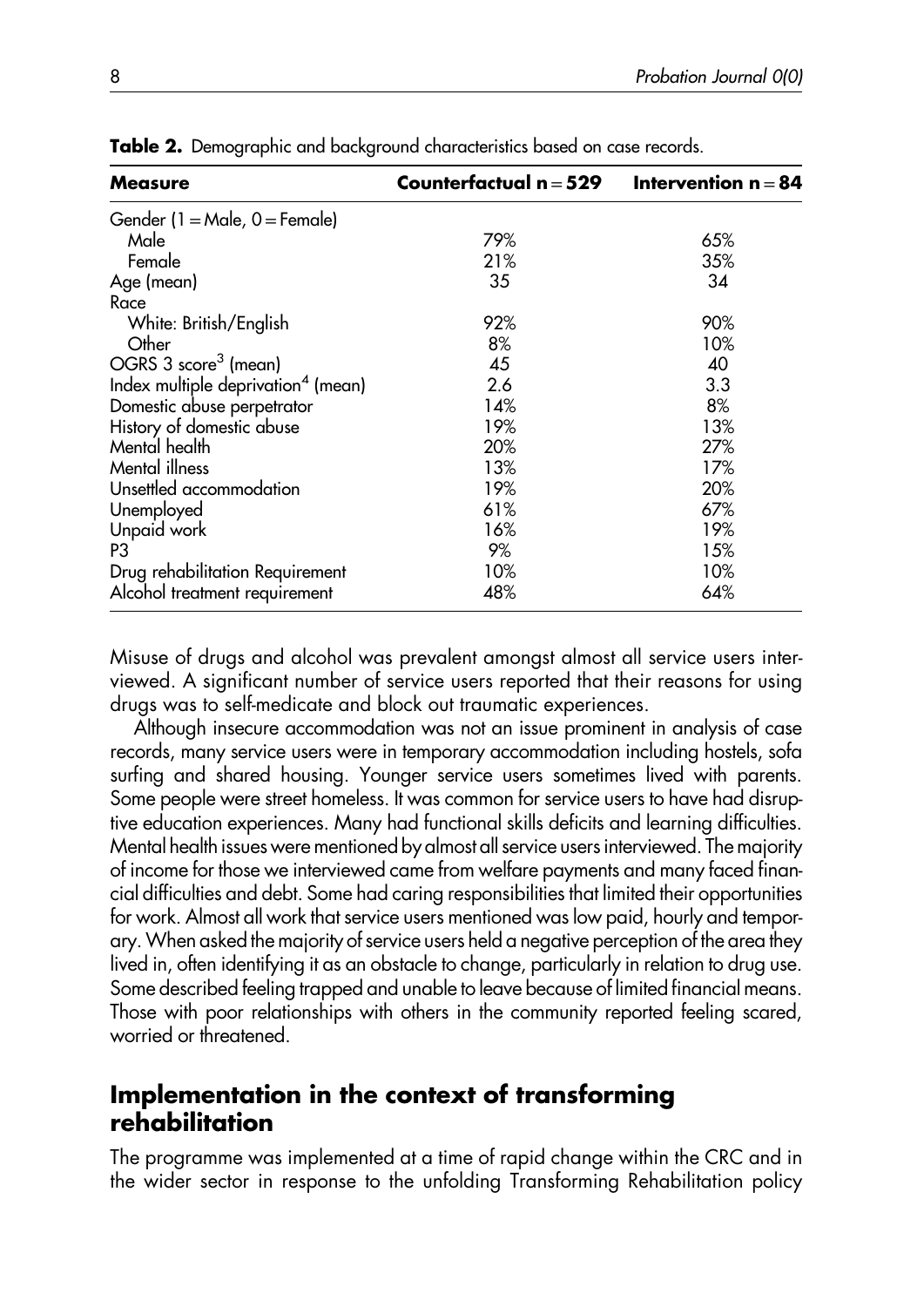(Ministry of Justice 2013). It was common for CRC staff encountered during the evaluation to express their disapproval of the Transforming Rehabilitation policy and its implications, including private ownership of CRCs. Such attitudes were disproportionately expressed amongst longer serving members of staff, particularly those who had experienced the split from the National Probation Service. A minority of staff were resistant to change. Those that showed resistance talked about leaving the organisation, others reflected on previous ways of working and wished for their return. The majority of staff found the pace and scale of change challenging and overwhelming. Although morale across the CRC appeared low, staff showed camaraderie and, provided practical and emotional support at times of need. Many had relationships that transcended the professional and knew one another on a personal level.

The CRC experienced high staff turnover as many left the organisation. There were difficulties in recruiting new staff and an over reliance on temporary staff. Many new staff appeared to be overwhelmed and found adapting to work conditions difficult. Problems with resourcing appeared to be exacerbated by a higher than normal rate of staff sickness. Part way through programme implementation the CRC underwent an internal restructure, a move that affected staff on all levels and had a profound impact on case managers. The restructure reduced the number of case managers on the pilot as many took up new roles or had their roles modified. Although Senior Management made efforts to minimise the disturbance to My Direction, the changes were substantial. The disruption of the restructure caused widespread reallocation of cases, including those in the intervention group to case managers who had not been trained at the start of the programme.

Although not directly linked to the restructure, over a six-month period of project implementation, the Director-level role in the CRC with overall responsibility for the programme was filled by three separate people. This was suggested by programme leaders to have had a negative effect on pilot awareness, momentum and engagement a local level. For several months key members of the local delivery team were taken off the programme to support preparation for an inspection by Her Majesty's Inspectorate of Probation. This had a negative impact on engagement from all staff involved in the pilot and was especially problematic for pilot leaders, some of whom were unable to dedicate sufficient time to activating interventions: an important objective at the time. There can be no doubt that the combined effect of these changes had a significant, negative impact on effective project implementation.

## Implementing a co-produced and strengths-based approach to case management

Based on detailed analysis of 20 cases we found that, except for women who were seen at the Together Women's Project (TWP), almost all appointments took between 20–45 min and were conducted at the CRC office in private rooms. The majority of appointments were one-to-one. However, three-way meetings with a keyworker from another agency, often a drug and alcohol worker, were common. In a minority of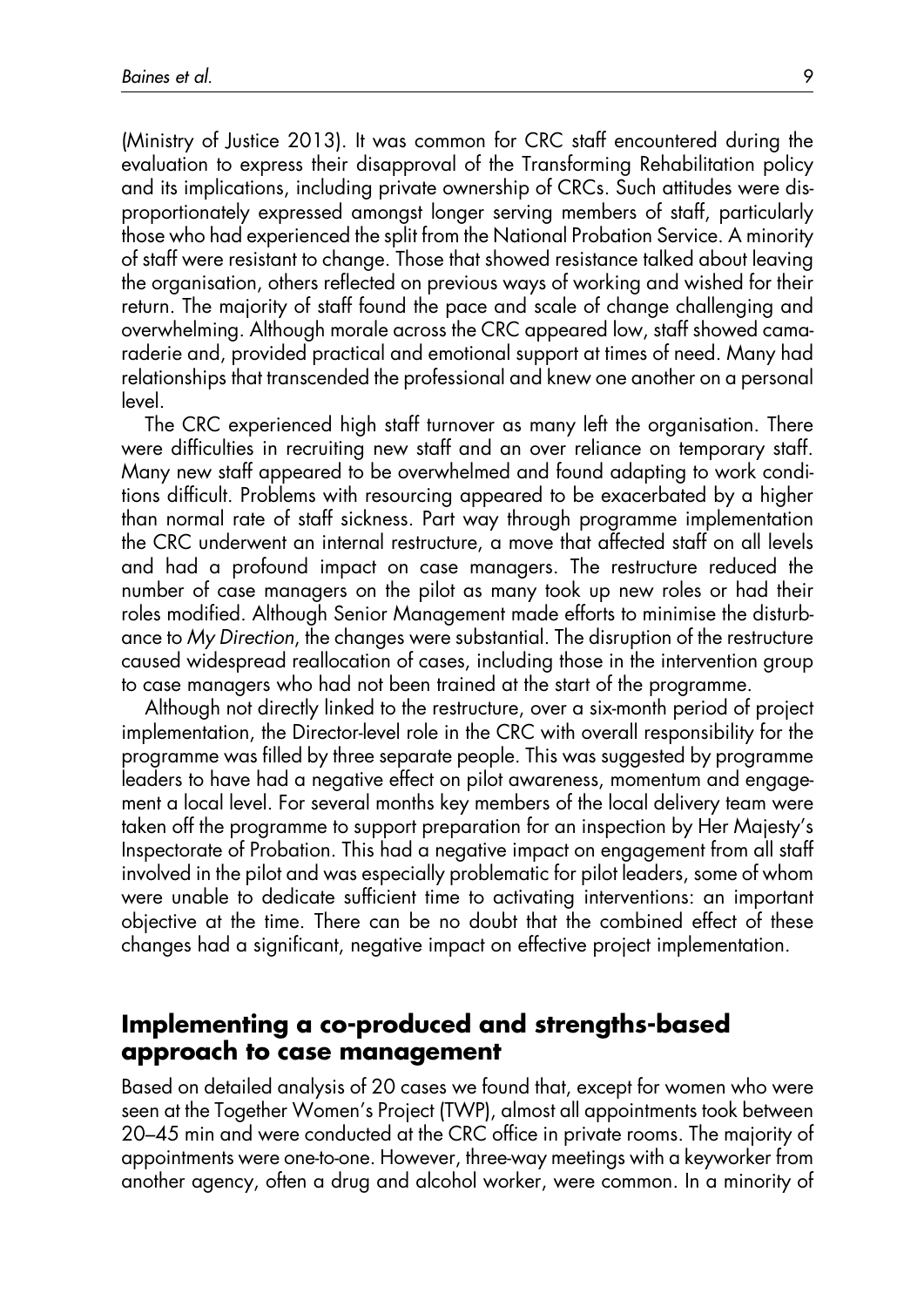cases, family members attended. On average, service users attended 70% of appointments and were recorded absent in 30%. Analysis of case notes showed evidence of a discussion of a wide range of offender needs. Drug and alcohol needs were discussed in 35% of appointments, accommodation needs in 34% and relationship needs in 22% of appointments.

Documented evidence of personalised working, including the use of personcentred practise tools or reference to My Direction interventions appeared in less than 10% of appointments. However, while case managers did not tend to explicitly document personalised work, this came into clearer focus through the interview and observation programme. We saw evidence of case managers using the person centred practise tools introduced to them during training sessions.

"I have made good use of the good day/bad day tool. I usually do the writing so as to let the service user talk" (Fieldnotes)

Case managers noted that service users responded to these tools differently and felt that the way the tools were deployed was important. Case managers used their discretion to adapt the tools. For example, some service users liked task-based exercises as it left them with a sense of accomplishment, whereas others preferred a more open, goals-focussed conversation.

"I don't always sit and do the worksheet, we will do a flipchart paper, with others they would pick words that SU could relate to, we would pick colours and work differently" (Finley, Case Manager)

"I have used good day and bad day fluidly, you don't need a worksheet for this I don't think. I would write it in a structure before the session without the prepared sheet to do the exercise" (Janet, Case Manager)

Person centred practise was widely regarded as offering structure to sessions and maintaining focus. This resulted in a better use of time and for sessions to be more constructive.

"I think I get more out of my sessions now as they are more structured. Before you would just check in and now I have a better idea of what I am doing. I think SUs benefit from this a bit more as well as there is more purpose" (Joe, Case Manager)

Case managers often described their practise in terms of relational and strengthsbased approaches, which they saw as a key mechanism in enabling case managers to gain a better understanding of a service user's life and circumstances and was often a pre-cursor to co-produced, strengths-based work that might follow. As case managers built empathy and insight, strengths-based approaches became more viable and could lead to better structured and more purposeful one-to-one sessions with service users: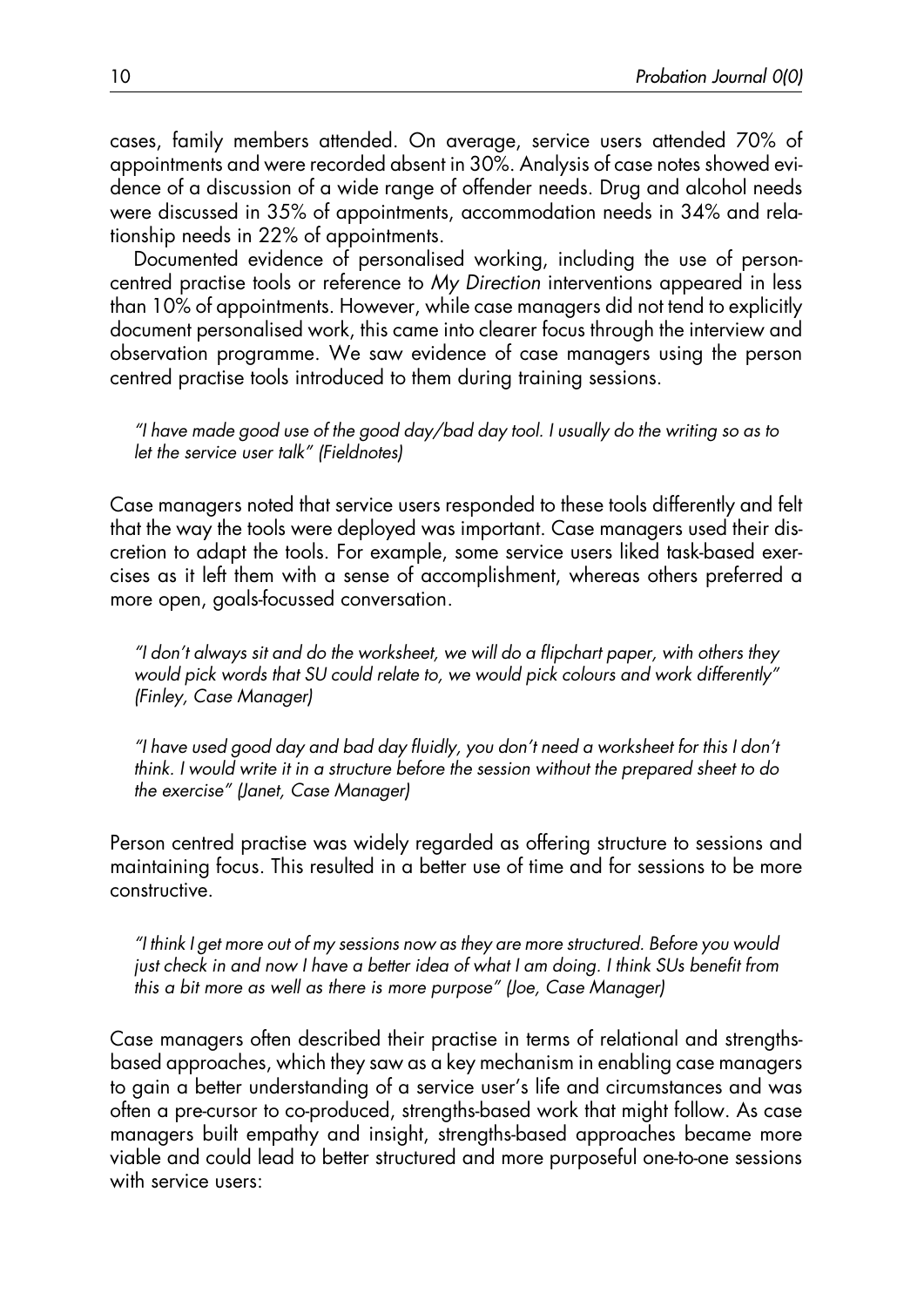"Then we go to strengths, this can take a while as a lot of them struggle. I rephrase the questions, I will ask well what would you friends say about you, I will always look at the positive things, you have to find something that they consider to be positive even if it is just them getting there on time" (Fieldnotes)

A key objective identified by most case managers was to promote agency, autonomy and responsibility and holding service users to account for their actions, particularly those they had previously agreed to, was seen as vital. Case managers described how they often reflected upon progress by reinforcing good behaviour and challenging negative behaviour. They also noted the need to be consistent. However, creating the balance between strengths-based, positive language, genuine concern, and interest in the lives of service users and promoting a greater sense of agency was a fine balance that could easily tip over into paternalistic and dependent relationships:

"Some of those I work with at probation I really look up to, they offer me support are like a mother figure" (Alex, Service User)

Almost all case managers regarded their personal style as significant in working in co-produced or strengths-based ways. This often started with the importance of making service users feel at ease and striking a balance between remaining professional yet appearing relatable. The ability to remain positive during interactions and to highlight that which was going well was regarded as important. Being nonjudgemental, accepting and sympathetic and responsive to service user's emotional state was also mentioned. Effective exercise of professional discretion was seen as important by case managers. Several case managers described their approach as being tailored and adaptive. Such an approach was based on identifying areas of interest or techniques that helped them feel at ease with the hope maximising engagement. An example of this cited by a case manager was the offer to meet a service user in the community and/or with a family member present.

"This time it is different, she tells me I can ring up when I can't make it or I have a problem. She does house visits with me which I prefer sometimes as I find it hard to leave the house" (Zac, Service User)

One advantage of person-centred practise was its ability to uncover aspects of a service user's life that were otherwise unknown. Possessing a deeper understanding of a service user's life improved the accuracy of risk assessments, mirroring a similar finding in the earlier piloting work (Fox et al., 2018). One case manager suggested that obtaining information about risk was possible in a way that was less intrusive when using person-centred ways of working.

An important element of strengths-based, co-produced working was to focus on the service users positive relationships and in several cases, service users mentioned that they approved of their case manager making links with family members. In multiple cases, service users felt that sharing rehabilitation plans and having family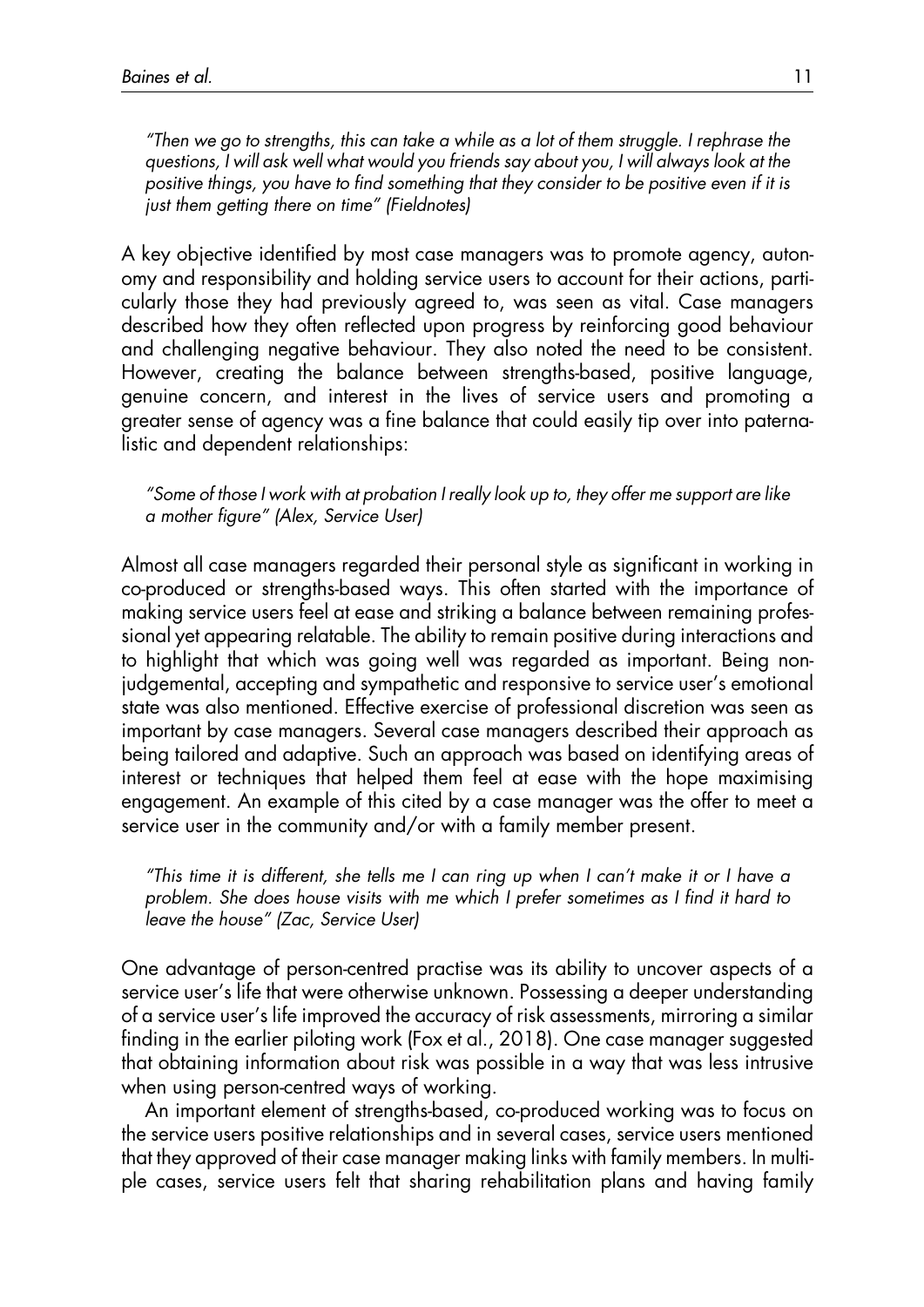members and close friends involved increased their viability. The inclusion of family was most common with young service users and women service users.

"My current CM (case manager) is the best I have had, and I have been on probation for over 10 times. She listens to me unlike the others, they never cared. I know she knows I want good and that she believes in me. She knows I am doing well; she has been to my work, she has been to my home and met with my mum" (Jamie, Service User)

We found evidence that co-produced and strengths-based approaches were recognised and valued by service users. Service users were more likely to value probation services when they believed their case manager was committed to supporting them.

"I have never trusted probation in the past because of the way they have treated me  $$ this time around my CM is sound, she listens and is there for me" (Zac, Service User)

For service users, key to establishing trust in the early stages of a relationship with a case manager was evidence that engagement with probation would help them meet practical and immediate needs such as health and housing. Service users tended to remember instances where probation had helped them access food, money, documentation or access to essential services. Being responsive in times of need or present when experiencing a crisis helped to establish a bond between service users and case managers. Case managers who made time and took the effort to get to know service users personally were regarded well. Key indicators of this were when a case manager remembered key aspects of a service user's life, such as the name of their child or important events such as anniversaries or memorials.

"But with my first CM (case manager) we would sit down and talk for a while – get her sheets out. She would ask about my daughter, she came into my life to find out about what I had been doing, how I had been getting on. She would try and get involved she was different" (Sara, Service User)

Continuity of case manager was seen as key by service users. When discussing both past and present orders service users disliked sessions that containing inconsistent and/or temporary case managers. When asked why, service users explained that this meant they had to repeat information and cover old ground to which they found frustrating. Moreover, service users felt key conversations had been forgotten and that temporary case manager failed to acknowledge the progress they had made and/or concentrated on negatives. While the approach implemented incorporated elements of general good probation practise, it was distinctive in providing more customised and tailored support to service users using specially designed person-centred practise tools. Additionally, there was greater focus on the wider determinants of a positive lifestyle, as defined by the service user, and co-production of a plan to address these, giving more choice and control to the service user around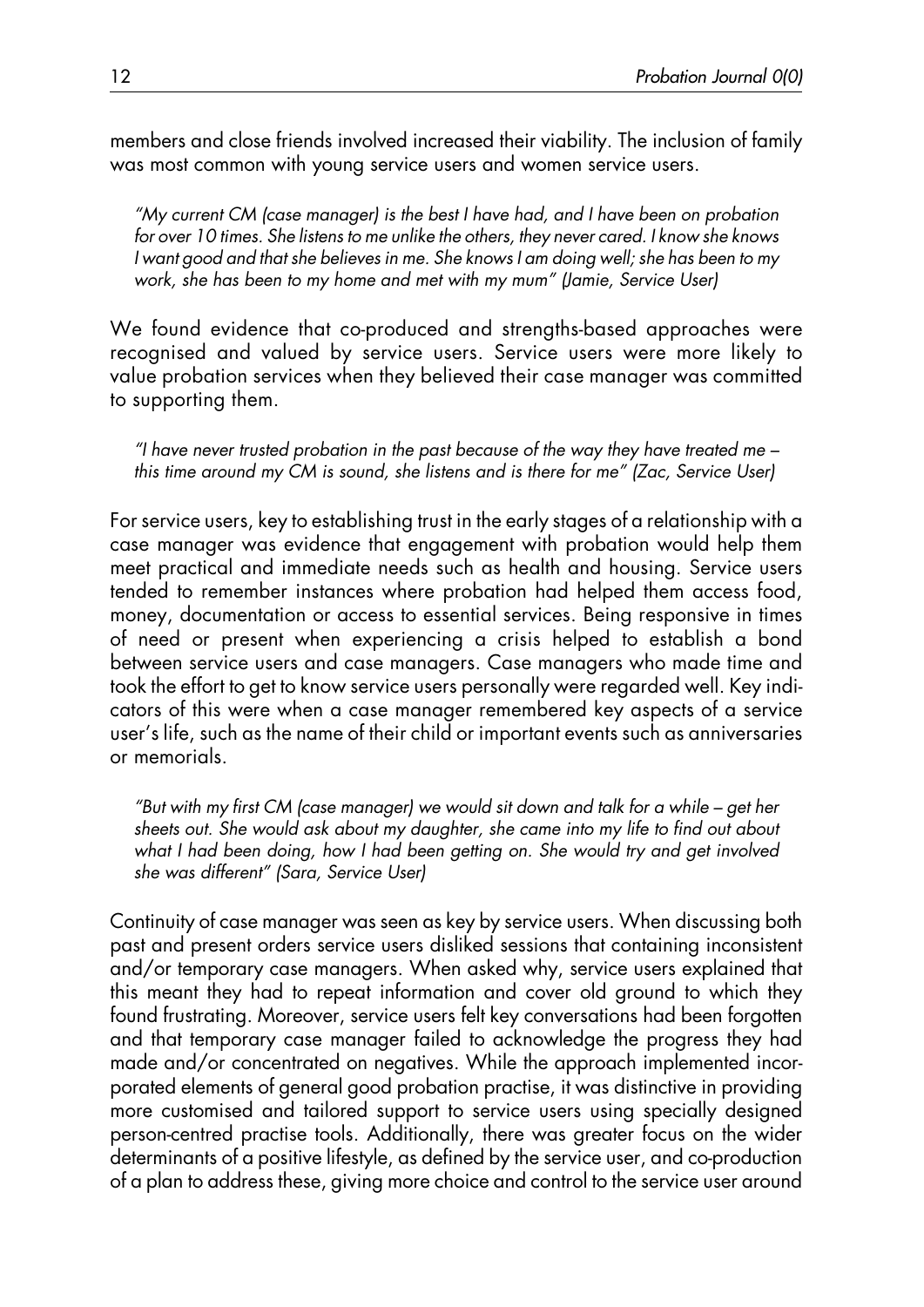support beyond mandated interventions. A framework of innovative enabling interventions was designed and relevant services established.

### Uptake of interventions

The programme struggled to implement some interventions, to resource others and to generate sufficient referrals to those that were implemented. In November 2018, it was agreed that some interventions including time banking and Life Links would be discontinued and available resources be focussed on person centred practise. There were various reasons interventions were not implemented. Lack of resources was a key issue. As discussed above, the programme was implemented at a time of considerable change and pressure on resources. We found that overcommitted senior staff were often unable to give sufficient time to developing and then promoting interventions. For example, at its inception, Life Links targeted and successfully recruited volunteers to facilitate supportive 'circles' with service users. Almost all early volunteers were university students because of their perceived suitability for the role. In response to lack of uptake and volunteer turnover the recruitment criteria were later adapted to include ex-service users. However, no Life Link circles took place. There appeared to be a lack of demand among case managers for the service and no successful referrals were made. Limited resources and lack of input from senior leaders meant the intervention was not promoted sufficiently to case managers.

Case Managers were often stretched and unable to allocate sufficient time to properly engage with interventions resulting in a lack of awareness of interventions. Where there was some engagement with the service, case managers often had only a limited of understanding as to how and why the interventions were intended to support service user rehabilitation. In some instances case managers raised questions about the coherence of the theory of change or logic model that underpinned the intervention but lack of time meant that instances of case managers helping to co-create interventions that they considered under-developed were rare.

Service users were often judged by their case manager as unsuitable for some interventions, in which cases common reasons given were concerns over managing risk and the timing of the intervention in the service user's sentence. One example was the use of the Enabling Fund. A form of personal budget, the enabling fund was designed to support service users to achieve rehabilitative goals that could not be progressed through existing services such as welfare payments or referrals to other agencies. However, uptake of the Fund was very low. There was some evidence that case managers resisted the loss of professional control (as they saw it) entailed in giving service users more autonomy to pursue personal rehabilitation goals. Programme managers felt that case managers were either uncomfortable about exercising discretion or were struggling to embrace a more co-produced and strengths-based approach to their work, issues that were also identified in the earlier, small scale pilots (Fox et al., 2018). Programme managers initially hoped to adopt a technical solution in the form of issuing service users with a pre-paid card linked to a phone app with spend restricted to certain goods and services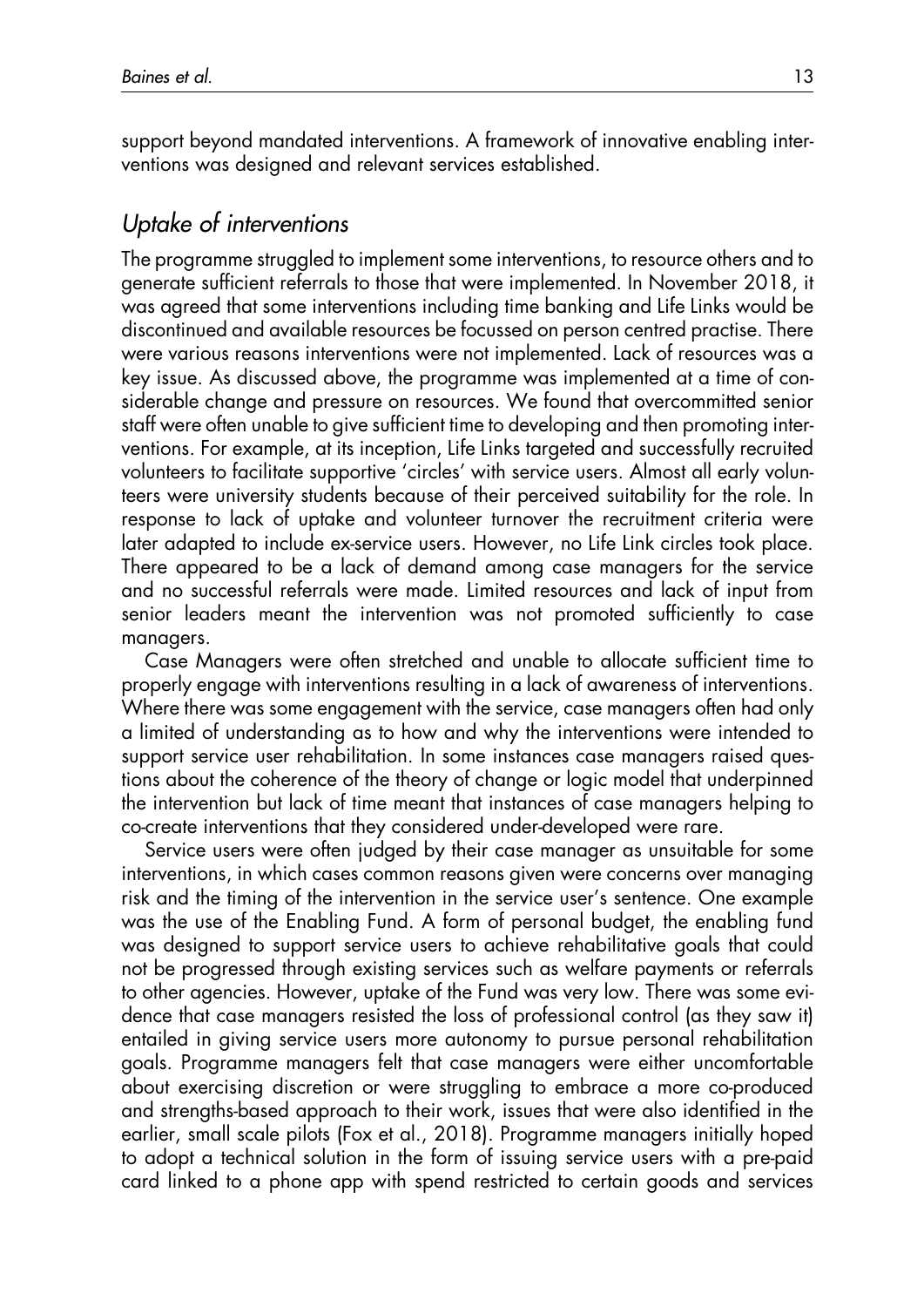providers. However, this idea was eventually dropped because of difficulties in setting up appropriate governance arrangements. Financial issues facing the CRC resulted in the organisation reducing the size of the Enabling Fund and it was withdrawn completely in January 2019. While it was available there were only ten instances of its use by nine different service users amounting to £453.40 of funding in total. It is noticeable that when used, amounts spent were relatively small. The most expensive purchase was £84. The majority of purchases were linked to basic needs such as accommodation, food and clothing. This pattern of usage was consistent with the earlier pilot (Fox et al., 2018).

Another example of a mismatch between the ethos behind an intervention and the way of working within the CRC was time banking. Locally, time banking was a run by a small community-based organisation where people identified skills/assets they could offer to others in the scheme and undertook tasks to earn time credits that they could spend on different goods and services offered by other members. Examples of these were gardening, painting, dressmaking, yoga teaching and piano teaching. A representative of the Time Banking organisation introduced the intervention to the programme team. However, some members of the programme team noted that case managers were wary of the additional work it might entail in terms of reporting and monitoring and were concerned about managing risk. A member of the time banking organisation highlighted the difficulty of aligning their strengths-based approach with the approach articulated by case managers:

"I had to do a lot of persuasion to get them on board - a lot of this included providing reassurance… But we come from a place where we look at people's advantages. We have to trust people - we can't look at people as offenders - we have to look at them as people" (Partner agency)

These two examples illustrate the difficulty of interworking across agency, professional and sector boundaries. They also suggest that, in some cases, strengths-based and co-produced working was less developed than intended, with case managers struggling to build secure, trusting relationships with service users and work in a co-produced manner. In the face of externally focussed, innovative interventions some case managers found issues of risk overwhelming:

"It sounds interesting, but I just think that there are so many different risk elements to take account of, especially when this is being done outside of the organisation - perhaps it should be done internally. You see, we know all of the risks that a are attached to different service users (Sus)" (Fieldnotes)

Some of the interventions could not be implemented due to regulatory or wider systems issues. For example, a mobile app was intended to be implemented to support person-centred case management by allowing case managers and service users to access individualised content remotely, allowing case managers and service users to schedule appointments, send messages to each other and register attendance at services. The app was based on an 'off-the-shelf' application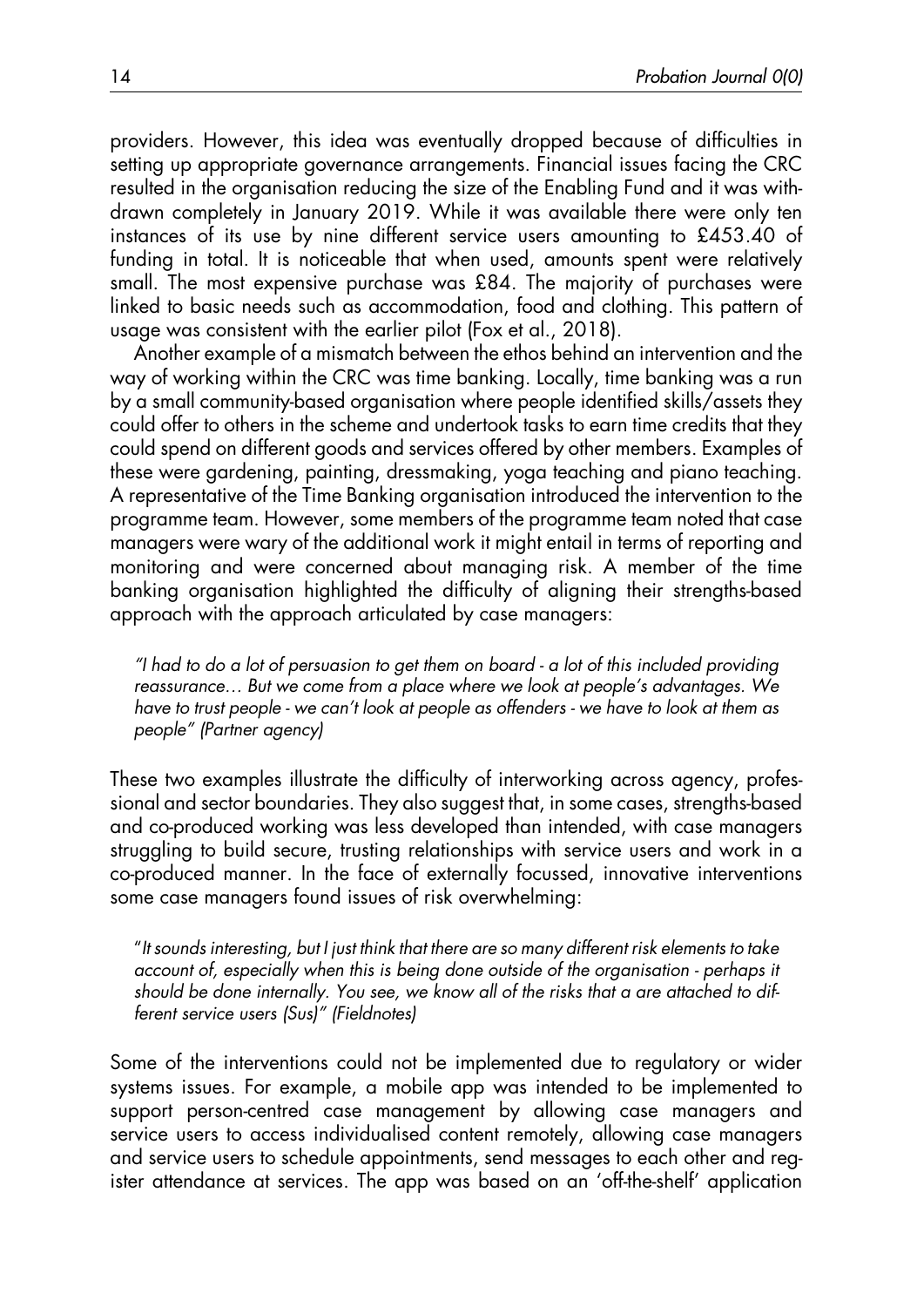developed by an external company that could be tailored to meet the specific needs of the pilot. Despite effort and enthusiasm from both the developer and Interserve, concerns around data security and regulatory concerns could not be overcome. It was recognised that data governance issues would require formal approvals from the Ministry of Justice that could not be achieved within the lifetime of the project and further work on the app was discontinued.

# Volunteering

Volunteer service users were important within the My Direction. Only service users who displayed pro-social attitudes were considered for the role of peer mentor. Service users discussed their volunteer readiness with their case manager. Although volunteering didn't appeal to all, some of those with ambitions to volunteer saw it as a long-term goal. Recognising that ex-service users excelled at communicating and bridging the gap between professionals and service users, the CRC tended to place volunteers in service user-facing roles. This included facilitating inductions, recovery groups and delivering offence focussed work. Supporting group sessions would entail booking service users in at reception, sending reminder texts, arranging transport, room set up and being on hand to aid comprehension of tasks or remove barriers to participation (e.g. though reading and writing support). Ex-service users provided visible proof that change could be achieved in a way that CRC staff could not. This helped to motivate and inspire service users by instilling a sense of hope that they too could turn their life around. We observed ex-service users speaking with passion and galvanising service users into action by sharing key events in their lives and low points which they had since overcome. The value of lived experience in understanding the desistance process and inspiring change was articulated, for example, by a senior manager:

"It makes people believe it is possible. Service users would say [to CRC staff] 'how do you know what it is like?. And that's a fair challenge. Unless you have a conviction, you don't know how it feels or how you are perceived – these experiences are powerful and shape how you perceive others" (Sam, Senior Manager)

Service users discussed their volunteering in terms of giving back. They recognised the negative impact they had had on those close to them. For example, one ex-service user spoke of how they felt a sense of guilt about their drug using past It became increasingly clear as the pilot progressed that despite LifeLinks' failure, volunteers were key participants in and indeed champions of co-creation in the CRC. This role potentially represents some redrawing of the boundaries between 'professional' and 'user' in ways that go to the very heart of co-creation.

# Impact evaluation

Simple observation of outcomes found 13.1% of the intervention group reoffended, compared with 15.1% of the counterfactual group. However, as assignment to the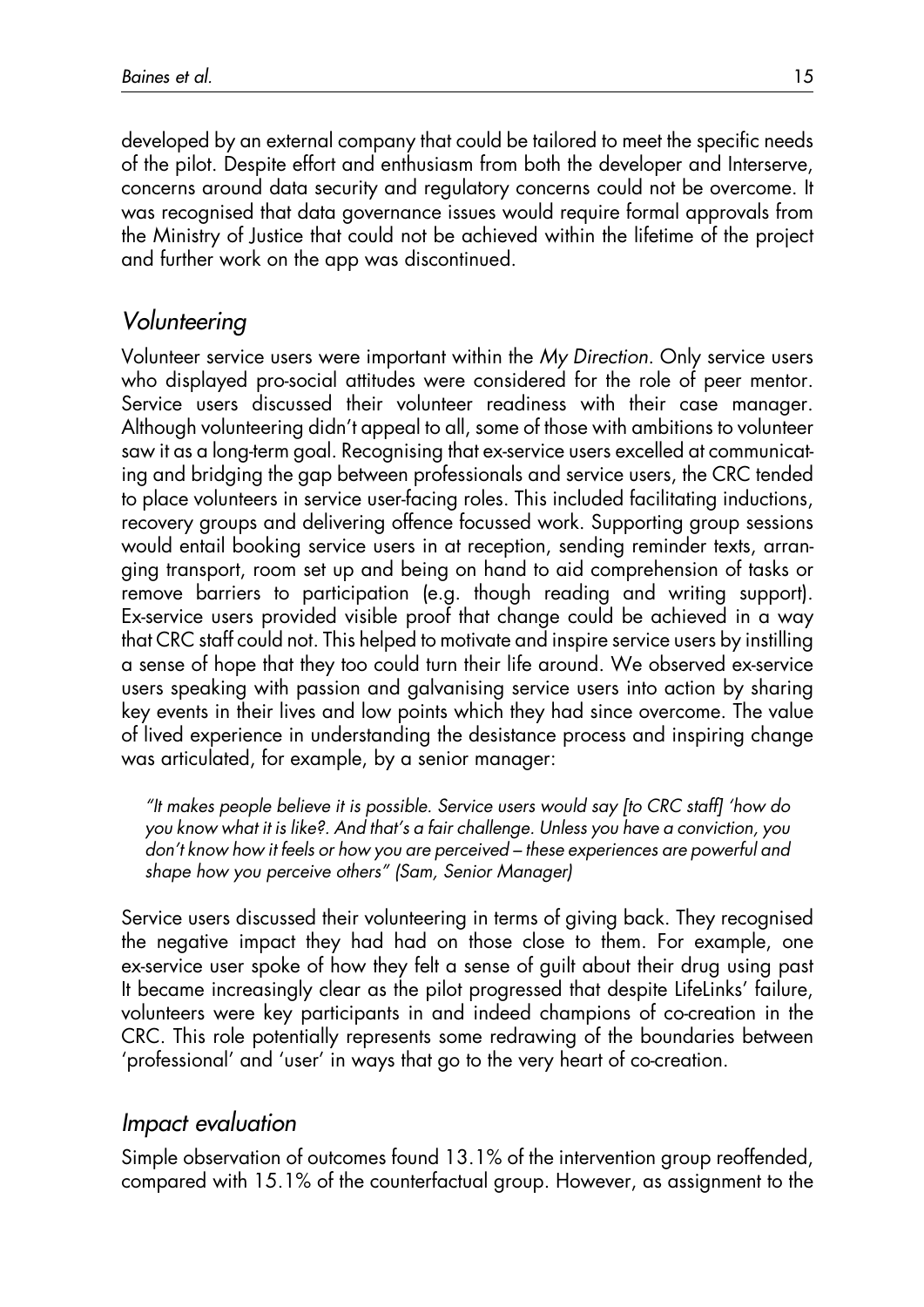intervention group was not randomised and the groups were imbalanced across a number of covariates we estimated the Average Treatment Effect on the Treated (ATET) using regression adjustment to condition on a range of covariates.

The first regression model was conditioned on gender, age and risk level. It estimated that if those in the intervention group had not been part of My Direction, their probability of reoffending would have been 14.7%. The model gave a treatment effect (ATET) point estimate of 1.6% - i.e. that the probability of the intervention group reoffending was in fact 1.6% lower (13.1%) than had they not been treated. It is important to note however that this ATET is not statistically significant at the 0.05 level, and its associated 95% confidence interval suggests that the it could fall within a range of values from positive to negative. Based on the first model it is therefore not possible to reject the null hypothesis that My Direction had no effect on reoffending outcomes for those in the intervention group.

The second regression model included deprivation as a covariate, in addition to gender, age and risk. This model also found a small ATET (0.4%) which was not statistically significant, therefore leading to the same overall conclusion as the first model. In short, while we observed small reductions in reoffending, these were not statistically significant and therefore the treatment effect estimate for My Direction does not provide evidence to suggest that participation in My Direction affected the probability of reoffending for those in the intervention group.

### Discussion and conclusion

MyDirection was delivered in the context of rapid organisational change, often in response to rapidly changing external events and a turbulent policy environment. These factors, particularly the re-assignment of staff during the pilot, clearly impacted upon implementation and so we conclude that MyDirection was subject to a degree of implementation failure and the project demonstrates the difficulties of developing and implementing innovative approaches to rehabilitation when the policy context is volatile. That the impact evaluation did not find a statistically significant difference in reoffending rates between the intervention group and a comparator group is unsurprising given the challenges around implementation. However, it is important to note that there were limitations in the design of the impact evaluation including in the limited choice of outcome measures available and relatively short follow-up period. Reoffending is an outcome which was relatively distal to the MyDirection intervention – the intervention was not specifically designed and implemented to directly target recidivism, but rather to build an environment more conducive to the desistance process and it would be expected that progress towards this outcome might require a longer follow-up period.

The challenges with implementation notwithstanding the approach that was piloted did contain promising elements. In-depth qualitative evaluation identified positive examples of personalisation with individual case managers and service users supportive and noting positive change. Desistance research and understandings of strengths-based approaches suggest more outward looking approaches to case management that support people to build individual and social capacity, but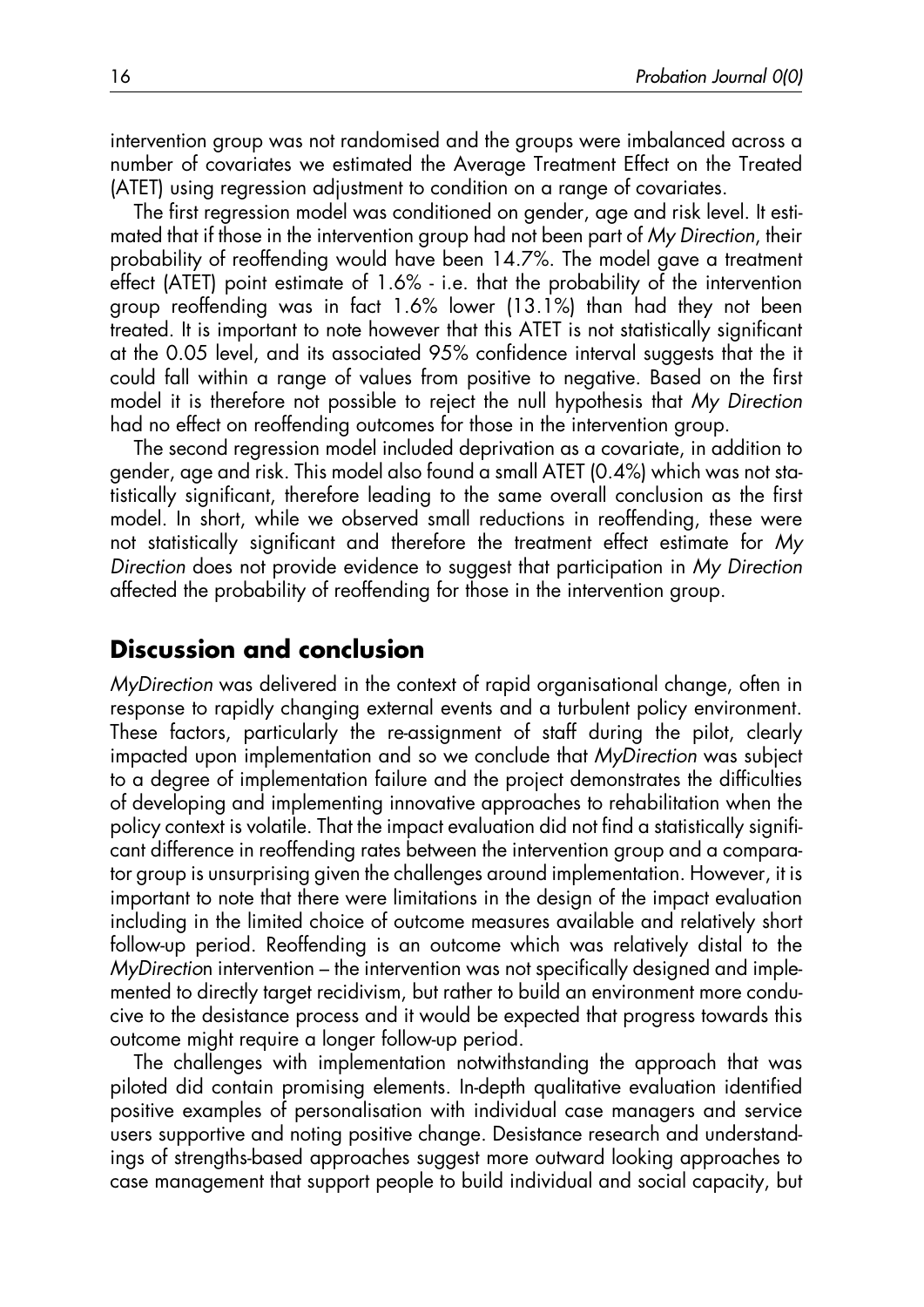our findings illustrate how challenging this can be for probation services. Resistance to change is not uncommon particularly in public service organisations where professions, such as probation staff have a high level of technical and procedural knowledge and are repositories of a set of standardised knowledge that they apply to each individual case. They operate following what has been defined as 'inward look' (Boyle and Harris, 2009), whereas a move towards strengths-based and co-created ways of working, in which 'knowledge by experience' is valued alongside professional knowledge requires staff to operate an 'outward look' to deliver complex interventions that are social and not technical (Mortensen et al., 2020). Staff in this study sometimes struggled with these issues in a pressured, time and resource-constrained environment. Observing the different ways in which staff responded to MyDirection, adopting some aspects of the model, but either adapting or side-stepping others, we are reminded of Lipsky's (2010) concept of 'street-level bureaucrats' whereby public service workers must operate in an environment in which their work is often highly scripted to achieve policy objectives, but also requires them to use discretion to meet the particular needs of individual clients. Motivations of front-line staff are therefore complex, and their decisions effectively become the public policies they carry out (Lipsky, 2010). At the individual level our findings support the proposition that 'resistance to change' by front-line staff should be understood, rather than seen as a 'problem' to overcome. Co-creation highlights the importance of investing in greater use of reflective practise and a need to re-evaluate the relative value of experiential and professional expertise.

A particular challenge to co-creation in probation was how to manage risk and this is reflective of challenges within the wider probation sector around implementing desistance-based practise and deciding what constitutes appropriate evidence to support risk assessments (Maruna and Mann, 2019). These challenges were particularly evident in tensions perceived by front-line staff in how to approach risk management and led some front-line staff to avoid the use of some interventions such as the enabling fund or the time-banking and to limit the extent to which they embraced co-production. However, in so far as desistance focuses on positive human change in which people seek primary goods to achieve wellbeing, practitioners need to strike a balance between promoting goods while managing risk, aware that:

"Simply seeking to the increase of the well-being of an offender without regard for his level of risk may result in a happy but dangerous individual. Alternatively, attempting to manage an offender's risk without concern for goods promotion or well-being could lead to rather punitive practices and a disengaged and hostile client." (Ward et al., 2007: 92–3)

Taken as a whole our findings suggest that, a co-created, strengths-based model of case management is promising at the level of individual case managers and service users, as a strategy for operationalising desistance. But, while the evaluation has shown that tools developed to support person-centred practise in a social care context can be used effectively in a criminal justice context, it also shows that they are not sufficient in and of themselves to support the development of co-produced,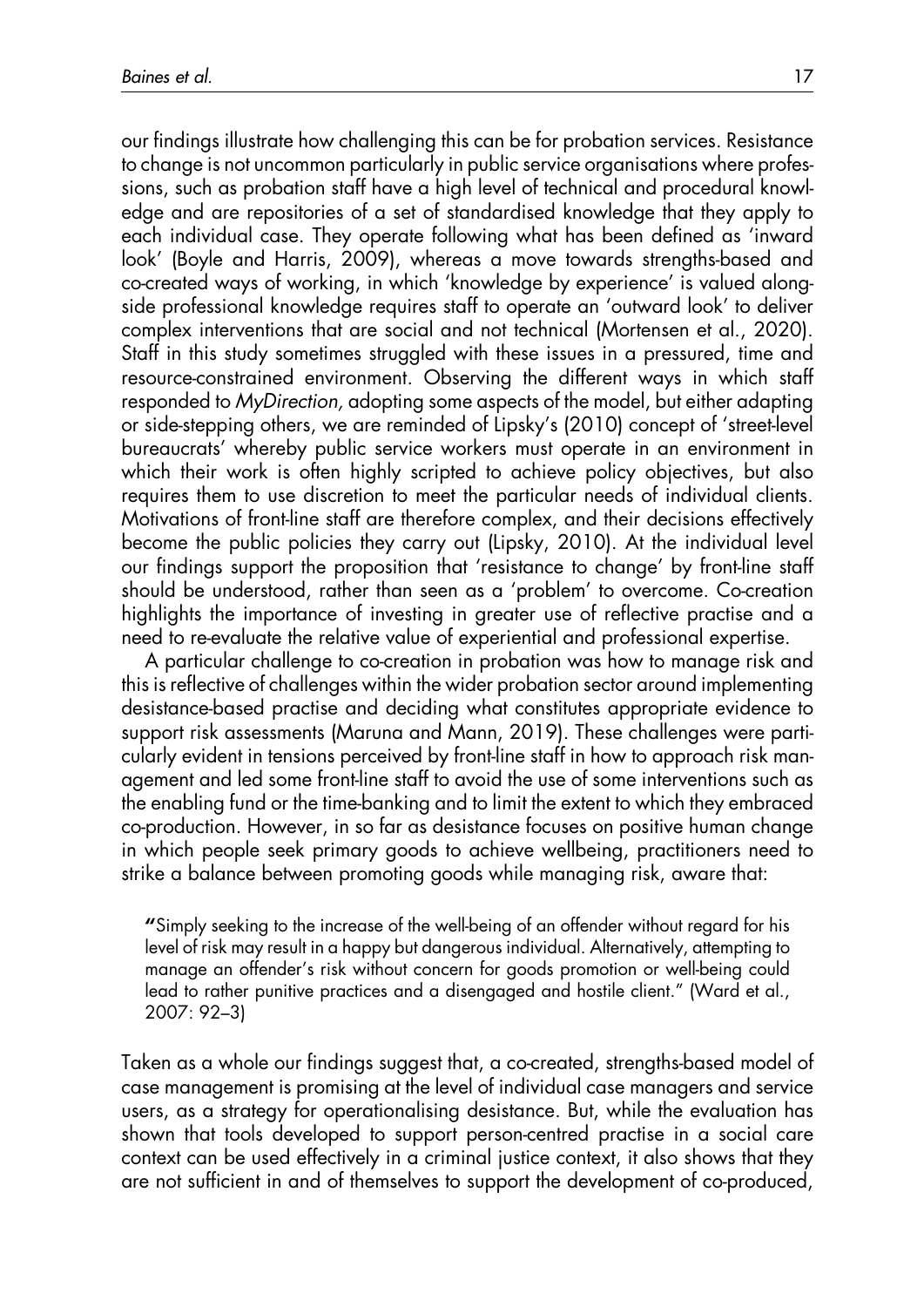strengths-based practise consistent with a desistance approach. More needs to be done at a system level. In this case, Transforming Rehabilitation posed particular challenges, but, even when the policy context is more favourable, where interventions are implemented in complex systems where change is the norm we should not expect change to be linear and outcomes to be discreet and predictable but instead contingent and emergent (Eppel and Rhodes, 2018). Implementation of co-creation needs to be supported by complexity-informed management practises that recognise that 'interventions' are not delivered in organisations, but within complex systems (Lowe et al., 2020). Delivering desistance-focussed services through co-created and strengths-based working implies a new generation of probation services that put people at the heart of service design and delivery, create the conditions for learning and are open to wider systems change (Lowe et al., 2020). Such approaches have potential to address the complexity that is inherent within modern criminal justice systems.

### Declaration of conflicting interests

The author(s) declared no potential conflicts of interest with respect to the research, authorship, and/or publication of this article.

### Funding

The author(s) disclosed receipt of the following financial support for the research, authorship, and/or publication of this article: This project has received funding from the European Union's Horizon 2020 research and innovation programme under grant. agreement No. 770492.

### ORCID iDs

Chris Fox **https://orcid.org/0000-0003-1931-2058** Andrew Smith **b** https://orcid.org/0000-0003-0344-913X

### **Notes**

- 1. Co-creation of Service Innovations in Europe, funded through Horizon2020.
- 2. See http://partners4change.co.uk/the-three-conversations/ [ACCESSED 15/ 05/2021]
- 3. Offender Group Reconviction Scale is a predictor of offending based on static risk factors. It ranges from 0-100, the higher the score the greater the likelihood of reoffending https://core.ac.uk/download/pdf/1556521.pdf
- 4. Index of Multiple Deprivation is a score from one to 10 based on 7 domains of deprivation, these include Income, Employment, Education, Health, Crime, House & Services and Living Environment see: https://www.gov.uk/ government/statistics/english-indices-of-deprivation-2019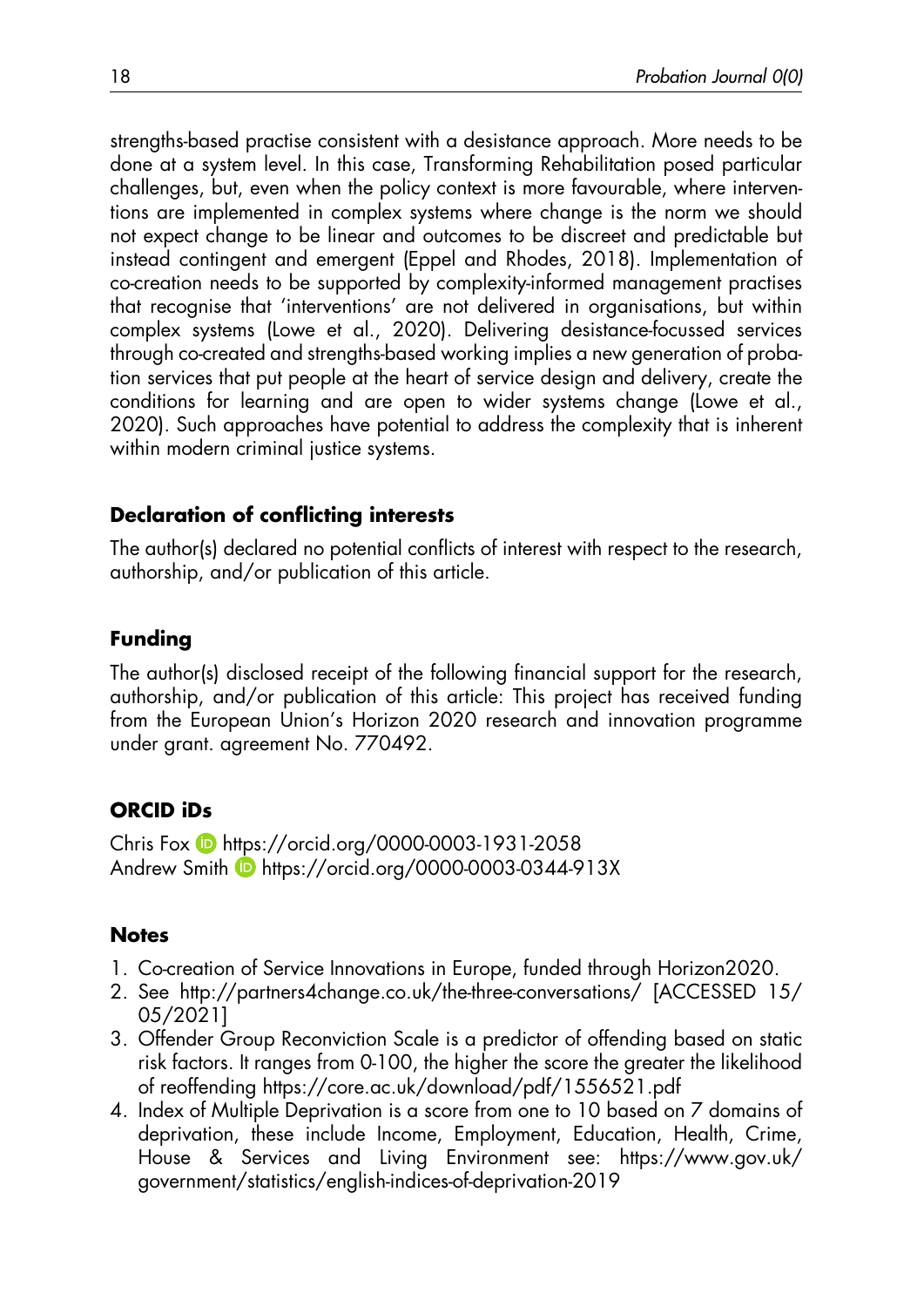#### References

- Albertson K and Fox C (2019) The marketisation of rehabilitation: Some economic considerations. Probation Journal 66(1): 25–42.
- Baron S, Stanley T, Colombian C, et al. (2019) Strengths-based Approach: Practice Framework and Practice Handbook. London: DHSC.
- Bevir M, Needham C and Waring J (2019) Inside co-production: Ruling, resistance, and practice. Social Policy and Administration 53(2): 197–202.
- Boyle D and Harris M (2009) The Challenge of Co-Production: How Equal Partnerships Between Professionals and the Public Are Crucial to Improving Public Services. London: New Economics Foundation.
- Brandsen T and Honingh M (2018) Definitions of co-production and co-creation. In: Brandsen T, Steen T and Verschuere B (eds) Co-Production and Co-Creation: Definitions and Theoretical Perspectives. New York: Routledge, pp.9–17.
- Crompton A (2018) Inside co-production: Stakeholder meaning and situated practice. Social Policy and Administration 53(2): 219–232.
- Dudau A, Glennon R and Verschuere B (2019) Following the yellow brick road? (Dis)enchantment with co-design, co-production and value co-creation in public services. Public Management Review 21(11): 1577–1594.
- Eppel EA and Rhodes ML (2018) Complexity theory and public management: A "becoming" field. Public Management Review 20(7): 949–959.
- Felitti V, Anda R, Nordenberg D, et al. (1998) Relationship of childhood abuse and household dysfunction to many of the leading causes of death in adults. The adverse childhood experiences (ACE) study. American Journal of Preventative Medicine 14(4): 245–258.
- Fox A, Fox C and Marsh C (2013) Could personalisation reduce re-offending? Reflections on potential lessons from British social care reform for the British criminal justice system. Journal of Social Policy 42(4): 721–741.
- Fox C, Harrison J, Marsh C, et al. (2018) Piloting different approaches to personalised offender management in the English criminal justice system. International Review of Sociology 28(1): 35–61.
- Fox C and Marsh C (2016) "Personalisation": Is social innovation possible under transforming rehabilitation? Probation Journal 63(2): 169–181.
- Interserve (2016) Transforming Rehabilitation: Progress Report Autumn 2016. London: Interserve.
- Lipsky M (2010) Street-Level Bureaucracy, 30th Ann. Ed.: Dilemmas of the Individual in Public Service. New York, Russell Sage Foundation.
- Lowe T, French M, Hawkins M, et al. (2020) New development: Responding to complexity in public services—the human learning systems approach. Public Money & Management  $O(0)$ : 1–4.
- Maruna S and Mann R (2019) Reconciling 'Desistance' and 'What Works'. Manchester: HM Inspectorate of Probation.
- McNeill F (2009) What works and what's just? European Journal of Probation 1(1): 21–40.
- McNeill F, Farrall S, Lightowler C, et al. (2012) Reexamining evidence-based practice in community corrections: Beyond "a-confined view" of what works. Justice Research and Policy 14(1): 35–60.